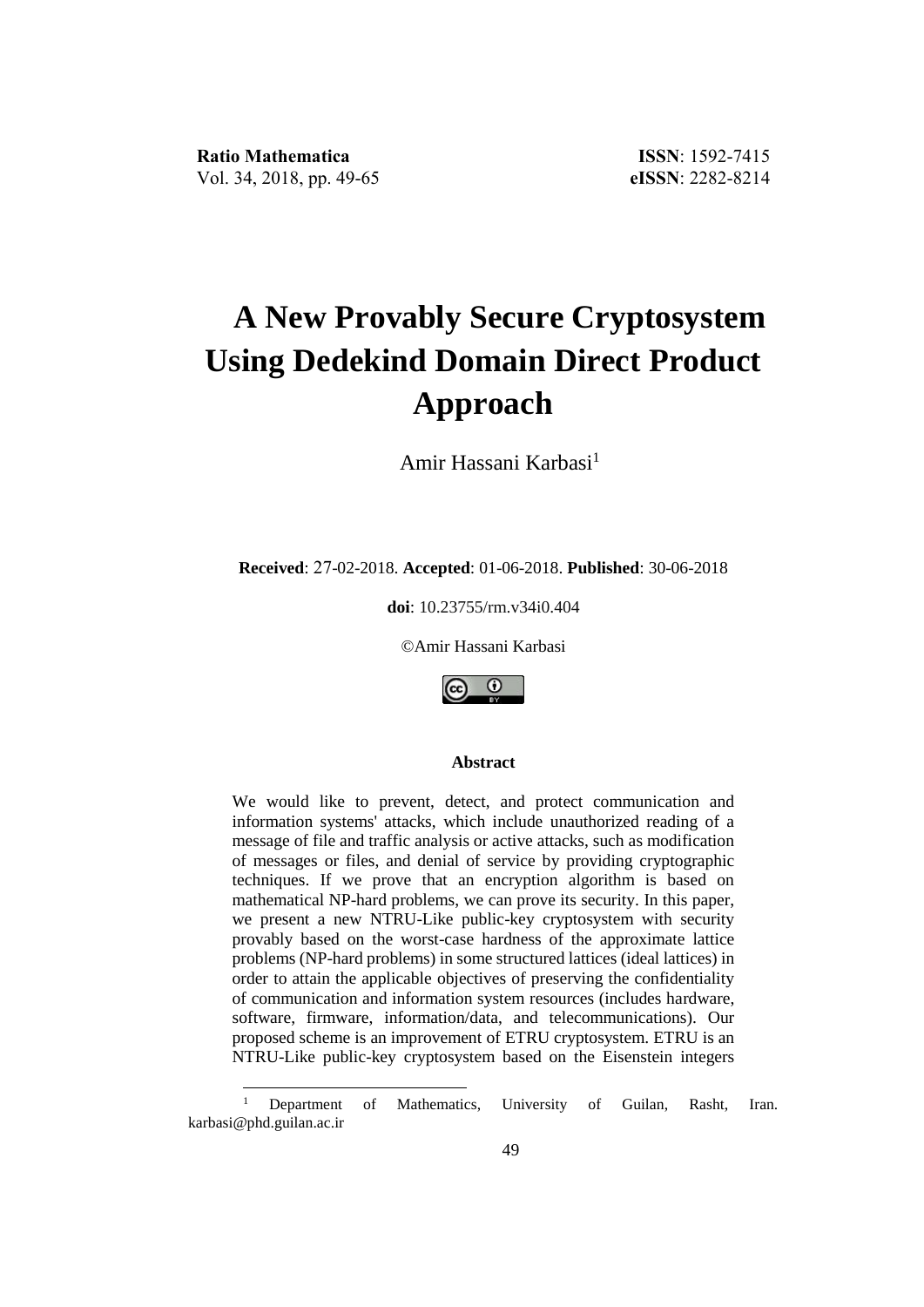where is a primitive cube root of unity. ETRU has heuristic security and it has no proof of security. We show that our cryptosystem has security stronger than that of ETRU, over Cartesian product of Dedekind domains and extended cyclotomic polynomials. We prove the security for our main algorithm from the R-SIS and R-LWE problems as NP-hard problems. **Keywords:** Lattice-based cryptography; Ideal lattices; ETRU; Provable security; Dedekind domain.

**2010 subject classification**: 94A60; 11T71; 14G50; 68P25.

# **1. Introduction**

Public-key cryptography has many exciting applications for web browsers, e-mail programs, cell phones, bank cards, RFID tags, smart cards, government communications, banking systems, and so on. The users to communicate over non-secure channels without any prior communication can use public-key cryptography. The idea of public-key cryptography was first proposed by Diffie and Hellman in 1976 [1]. Lattice-based cryptography as a field of public-key cryptography has attracted considerable interest and it has been categorized into post-quantum cryptography [6]. Lattice-based cryptography enjoys efficient implementations, very strong security proofs based on worst-case hardness, as well as great simplicity. Our focus here will be mainly on the theoretical aspects of lattice-based cryptography.

The NTRU cryptosystem which is a famous lattice-based crypto scheme devised by Hoffstein, Pipher and Silverman, was first presented at the Crypto'96 rump session [2]. Although its structure relies on arithmetic over the quotient polynomial ring  $\mathbb{Z}_q[x] < x^N - 1$  > for *N* prime and *q* a small integer, it was quickly shown that breaking it could be reflected as a problem over Euclidean lattices [3]. At the ANTS'98 conference, the NTRU authors presented an improved variant including a thorough assessment of its practical security against lattice attacks [4]. The NTRU cryptosystem standard number and version is IEEE P1363.1 [5]. The NTRU encryption (NTRUEncrypt) system is also often considered as the most practical post-quantum public-key crypto scheme [6] and this scheme uses the properties of structured lattices to achieve high efficiency but its security remains heuristic and it was an important open challenge to provide a provably secure scheme with comparable efficiency. For example, an 8-dimensional lattice in 2D view is shown in Figure 1.

By rising number of attacks and practical variants of NTRU, provable security in lattice-based cryptography is developed. The first provably secure lattice-based cryptosystem and its variant of GapSVP in arbitrary lattices were presented by Ajtai and Dwork [8, 9]. Ajtai's average-case problem is now reflected to as the Small Integer Solution problem (SIS). Another major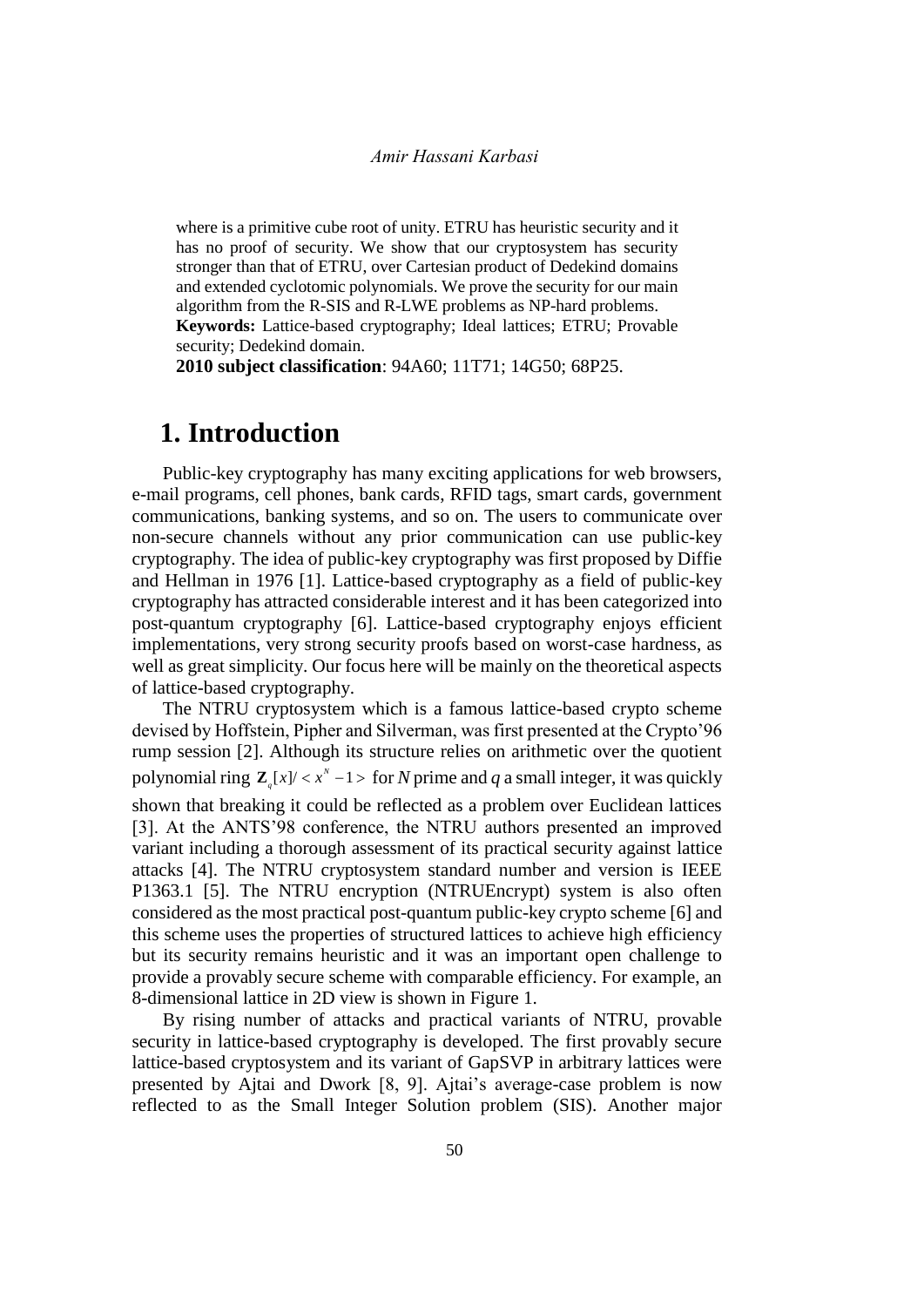achievement in this field was the introduction in 2005 of the Learning with Errors problem (LWE) by Regev [13]. Micciancio [10] presented an alternative based on the worst-case hardness of the restriction of Poly(n)-SVP to cyclic lattices and succeeded in restricting SIS to structured matrices while preserving a worst-case to average-case reduction, which correspond to ideals in polynomial ring  $\mathbf{Z}[x]/\langle x^n - 1 \rangle$ . Subsequently, Lyubashevsky and Micciancio [11] and independently Peikert and Rosen [12] showed how to modify Micciancio's function to construct an efficient and provably secure collision resistant hash function. So, they introduced the more general class of ideal lattices, which correspond to ideals in polynomial rings  $\mathbf{Z}_q[x] < \Phi$  > with a  $\Phi$ 

that is irreducible cyclotomic polynomial, also is sparse (e.g.,  $\Phi = x^n + 1$  for n a power of 2). Their system relies on the hardness of the restriction of Poly(n)- SVP to ideal lattices (called Poly(n)-Ideal-SVP). The average-case collisionfinding problem is a natural computational problem called Ideal-SIS, which has been reflected to be as hard as the worst-case instances of Ideal-SVP. In 2011, Stehlé and Steinfeld [14] proposed a structured variant of the NTRU, which they proved as hard as CPA security from the hardness of a variant of R-SIS and R-LWE (Ring Learning with Errors problem). R-LWE has great efficiency and provides more natural and flexible cryptographic constructions. The current paper was motivated by [14], in which the integers were replaced with the ring of Cartesian product of Eisenstein integers.



Figure 1. An 8-dimensional lattice in 2D view.

The ETRU is obtained from the NTRU by replacing **Z** with the ring of Eisenstein integers [7]. It is faster and has smaller size of keys for the same or better level of security than that of NTRU. Both division algorithm for Eisenstein integers and the choice of lattice embedding are integral, thus significantly improving their efficiency over the complex-valued versions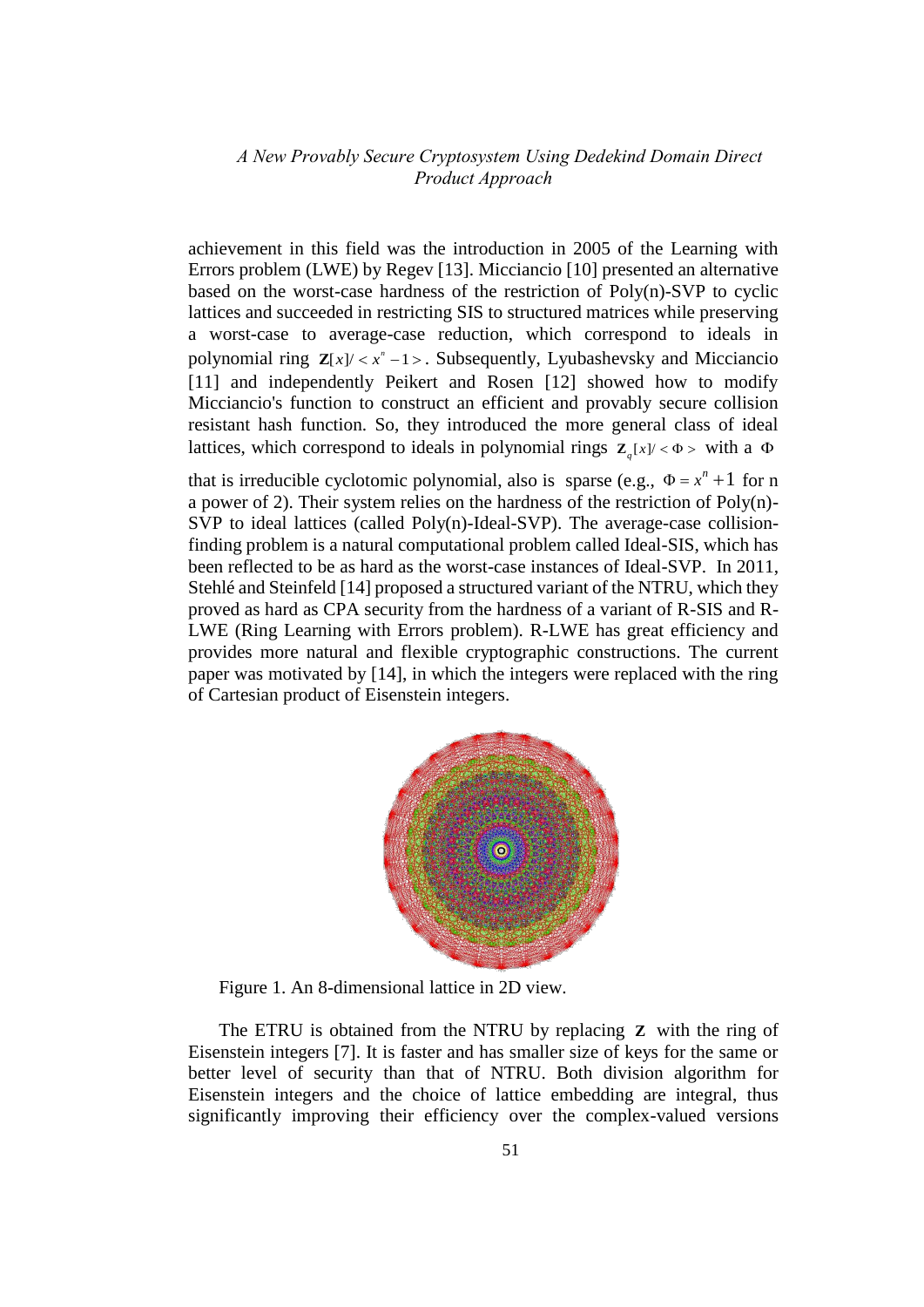proposed in [15]. Note that the ETRU security is based on both SVP and then CVP so its security remains heuristic. The other author's lattice-based schemes are  $[20 - 28]$  which are suitable for application to WSNs and IoT  $[29 - 31]$ .

In this paper, our proposed cryptosystem based on extended ideal lattices<br>
∴ *R* = (**Z**[*z*<sub>3</sub>]' **Z**[*z*<sub>3</sub>])[*x*]/ < F > (for Φ = < (1,1,1,1)*x*<sup>*n*</sup> + (1,1,1,1)*x*<sup>*n*</sup> + ... + (1,1,1,1)*x* + (1,1,1,1) > over  $R = (\mathbf{Z}[z_3]^\prime \mathbf{Z}[z_3])[x]/\leq F$  > (for  $\Phi = \langle (1,1,1,1,1) x^n + (1,1,1,1) x^{n-1} \rangle$ with  $n+1$  a prime) exploits the properties of the ETRU structured lattice to achieve high efficiency and it has IND-CPA security based on ideal lattices with established hardness of R-SIS and R-LWE problems. We prove that our modification of ETRU is provably secure, assuming the quantum hardness of standard worst-case problems over extended ideal lattices.

The rest of this paper is structured as follows: In section 2, we shortly review the ETRU system and explain the security related to the computational problems. In section 3, we study ideal lattices, R-SIS and R-LWE problems. In section 4, we suggest a key generation algorithm, where the generated public key follows a distribution for which Ideal-SVP reduces to R-LWE. In section 5, we make our modified ETRU cryptosystem as secure as worst-case problems over ideal lattices. Finally, the paper concludes in section 6.

### **2. ETRU Cryptosystem**

#### **2.1. Parameters Creation**

We denote by  $\zeta_3$  a complex cube root of unity, that is  $\zeta_3^3$  $\zeta_3^3 = 1$  where  $\zeta_3 = 1/2(-1+\sqrt{3}i)$  since  $\zeta_3^3$ 3 2  $\zeta_3^3 - 1 = (\zeta_3 - 1)(\zeta_3^2 + \zeta_3 + 1) = 0$ , we have  $\zeta_3^2 + \zeta_3 + 1 = 0$ and hence  $\zeta_3^2 = -1 - \zeta_3$ . The ring of Eisenstein integers, denoted  $\mathbb{Z}[\zeta_3]$ , is the set of complex numbers of the form  $\alpha = a + b\zeta_3$  with  $a, b \in \mathbb{Z}$ . For  $\alpha = a + b\zeta_3$  we will define  $d(\alpha) = \alpha \overline{\alpha} = a^2 + b^2 - ab$  which is the square of the usual analytic complex norm  $| \alpha |$ . Note that  $d(\alpha)$  is a positive integer for  $\alpha \neq 0$  since  $d(\alpha)$  is the square of a norm and  $a, b \in \mathbb{Z}$ . For any complex numbers  $\alpha, \beta$  we have that  $|\alpha\beta| = |\alpha| |\beta|$ hence it follows that  $d(\alpha\beta) = d(\alpha) \cdot d(\beta)$ . The Eisenstein integers  $\mathbb{Z}[\zeta_3]$  form a lattice in X generated by the basis  $B = \{1, \zeta_3\}$ . Note that the two basis vectors 1 and  $\zeta_3$ , represented by the vectors (1, 0) and (-1/2, $\sqrt{3}$ /2) in P<sup>2</sup>, have 120 degrees with equal length. Let  $\beta$  be an Eisenstein integer. We define the ideal  $L(\beta) = \{a\beta + b\beta\zeta_3 \mid a, b \in \mathbb{Z}\}\.$  Therefore  $L(\beta)$  is a lattice generated by the basis  $\{\beta, \beta\zeta_3\}$ . According to [7], we deduce that the Eisenstein integers are an Euclidean domain that the units and Eisenstein primes exist. For each matrix *B* with entries that are Eisenstein integers we will set  $\langle B \rangle$  to be the 2n by 2n matrix. We choose an prime *n* and set  $R = \mathbb{Z}[\zeta_3, x] / \langle x^n - 1 \rangle$ , we also choose *p*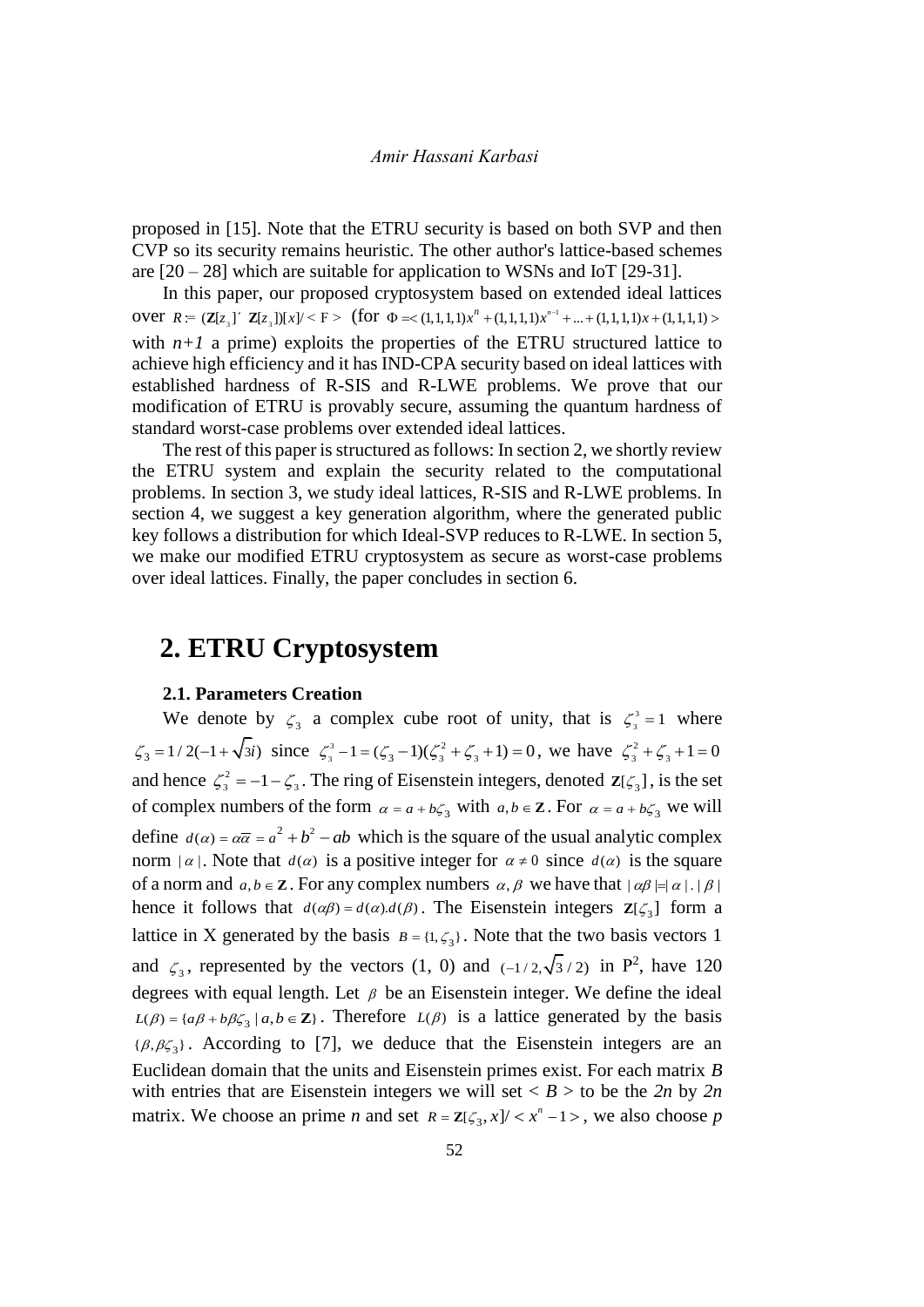and *q* in  $z[\zeta_3]$  relatively prime, with |*q*| much larger than |*p*|. Since each ETRU coefficient is a pair of integers, an element of ETRU at degree *n* is comparable with an element of NTRU of degree *n' = 2n*.

#### **2.2. Key Generation**

Private key consists of two randomly chosen polynomials *f*, *g* in *R*. We define the inverses  $Fq = f^{-1}$  in  $Rq$  and  $Fp = f^{-1}$  in  $Rp$ . Hence public key is generated by  $h = Fq * g$ . The public key *h* is a polynomial with *n* coefficients which are reduced modulo *q*. Each coefficient consists of two integers which by Theorem 3 in [7] can be stored as binary strings of length  $\lceil \log_2(4 | q|/3) \rceil$ , hence the size of the ETRU public key is  $K = 2n \lceil \log_2(4 | q|/3) \rceil$ . An NTRU public key, corresponding to polynomials with  $n' = 2n$  coefficients reduced modulo an integer q', has size  $K' = n \lceil \log_2(q) \rceil$ . Therefore to maintain the same key size as NTRU with  $n' = 2n$  and  $q' = 2k$ , we should choose  $|q| \leq (3/4)q'$  so that  $\lceil \log_2(4 | q|/3) \rceil \leq \lceil \log_2(q) \rceil$ .

#### **2.3. Encryption**

Each encryption requires the user to compute  $e = \phi * ph + m \mod q$  where m is a plaintext and  $\phi$  is a ephemeral key. In total one counts  $n^{2} + n' \sim 4n^{2} + 2n$ operations for NTRU encryption at  $n' \sim 2n$  in contrast to only  $3n^2 + 27n$ operations for ETRU encryption.

#### **2.4. Decryption**

Each decryption requires the user to compute both  $a = f * e$  mod q and  $m = F_p * a \mod p$ . For decryption, we have  $2n^2 + 2n - s n^2 + 4n$  operations for NTRU and only  $6n^2 + 29n$  operations for ETRU.

#### **2.5. Decryption Failure and Security**

In [7] is shown that in fact  $|q| \sim (3/8)q'$  is an optimal choice in view of security against decryption failure and lattice attacks. Based on this choice the public key size for ETRU will be smaller than that of the NTRU public key.

# **3. Ideal Lattices and Their Hard Problems**

Our results are restricted to the sequence of rings  $R = (\mathbf{Z}[z_3]^\top \mathbf{Z}[z_3])[x]/\leq F$  >  $\Phi$  = < (1,1,1,1) $x^n$  + (1,1,1,1) $x^{n-1}$  + ... + (1,1,1,1) x + (1,1,1,1) > where  $n+1$  is a prime with  $\Phi = (1, 1, 1, 1)x^{n} + (1, 1, 1, 1)x^{n-1} + ... + (1, 1, 1, 1)x + (1, 1, 1, 1)$  where  $n+1$  is a prime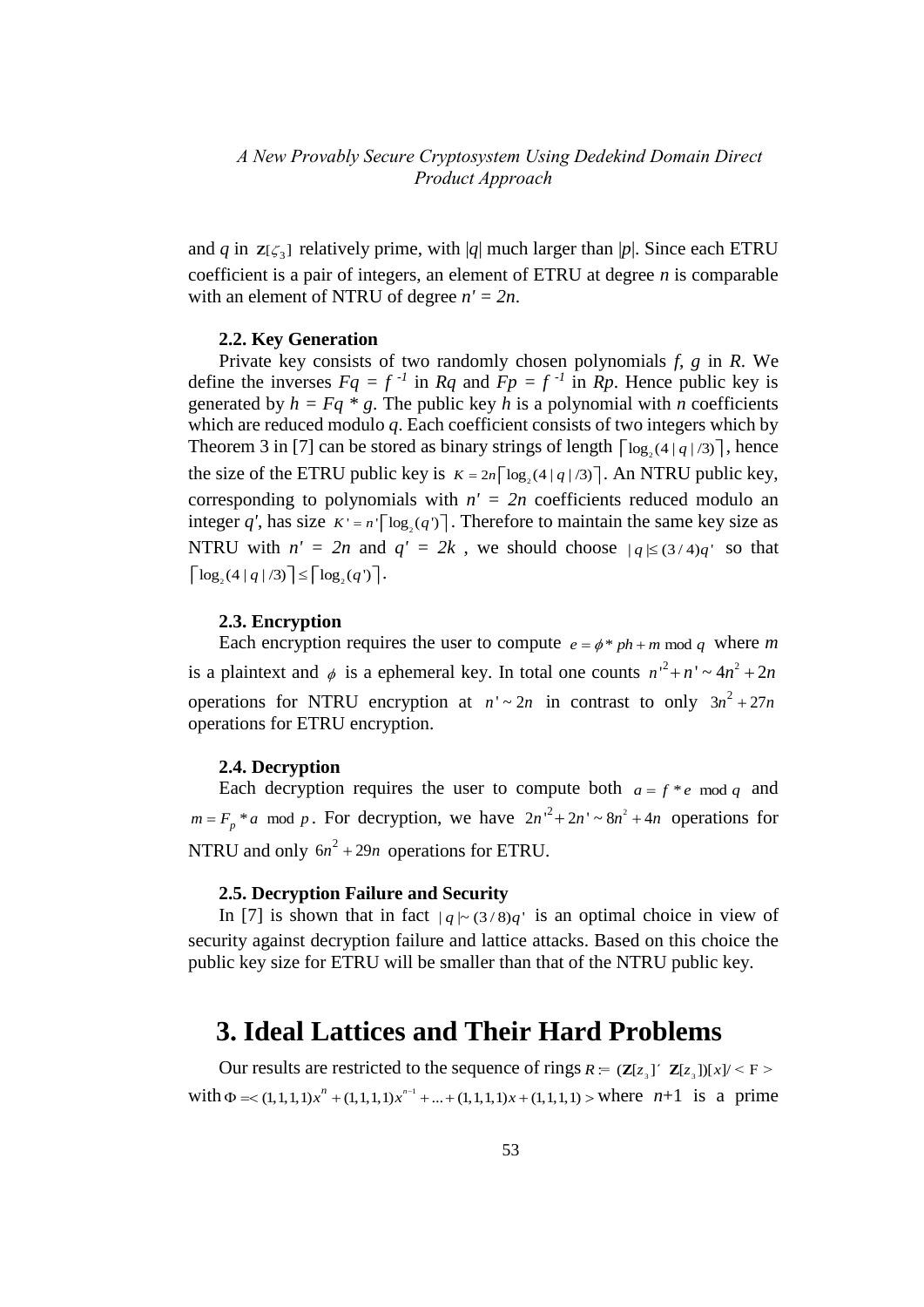that  $\Phi$  is irreducible cyclotomic polynomial. We can refer to [19] for irreducibility of cyclotomic polynomials  $F_n$  in  $\mathbf{Z}[z_3][x]$  where *n* is prime in  $\mathbf{Z}[z_3]$ The R-LWE problem is known to be hard when  $\Phi$  is cyclotomic [16]. The security analysis for our proposed scheme allows encrypting and decrypting  $\Omega(n)$  plaintext bits for  $\tilde{O}(n)$  bit operations, while achieving security against  $2^{g(n)}$ -time attacks, for any  $g(n)$  that is  $\Omega(\log n)$  and  $o(n)$ , assuming the worst-case hardness of  $poly(n)$ -Ideal-SVP against  $2^{O(g(n))}$ -time quantum algorithms for each element component-wise in complex pair-wise system because note that each polynomial in *R* has its coefficients of the form  $((a_i, b_i z_a), (c_i, d_i z_a))$   $(a_i, b_i \zeta_a)$ where  $a_i, b_i, c_i, d_i \in \mathbb{Z}$ , so in this paper, all operations execute for  $a_i$ 's,  $b_i$ 's,  $c_i$ 's and  $d_i$ 's separately, that is,  $X \cong P^2$  component-wise. The latter assumption is believed to be valid for any  $g(n)=o(n)$ . Also we can define  $\pm$  and <sup>3</sup> as poset orders.

#### **3.1. Notation**

Similar to [14] we denote by  $\rho_{(\sigma_1,\sigma_2,\sigma_3,\sigma_4)}(x_1,x_2,x_3,x_4)$  (respectively  $\nu_{(\sigma_1,\sigma_2,\sigma_3,\sigma_4)}$ ) the standard *n*-dimensional Gaussian function (respectively distribution) with center (0,0,0,0) and variance  $(\sigma_1, \sigma_2, \sigma_3, \sigma_4)$ . We denote by  $Exp(\mu)$  the exponential distribution on  $P^{4n}$  with mean  $\mu$  and by  $U(E)$  the uniform distribution over a finite set  $E$ . If  $D_1$  and  $D_2$  are two distributions on discrete oracle *E*, their statistical distance is **1** and  $D_2$  are two distributions on discrete<br>
oracle *E*, their statistical distance is<br>  $\Delta(D_1; D_2) = 1/2 \sum_{x \in E} |D_1(x_1, x_2, x_3, x_4) - D_2(x_1, x_2, x_3, x_4)|$ . We write *z* ← *D* when the random variable  $\zeta$  is chosen from the distribution  $D$ . The integer  $n$  is called the *lattice dimension*. Note that in our proposed scheme with pairwise components and coefficients in vectors, the dimension increases four times without increasing *n*. The *minimum*  $\lambda_1(L)$  (respectively  $\lambda_1^{\infty}(L)$ ) is the Euclidean (respectively infinity) norm of any shortest vector of  $L \setminus (0.0, 0.0)$ .

The *dual* of lattice *L* is the lattice { $(c_1, c_2, c_3, c_4$ }  $\in R^{4n}$  :  $\forall i, < (c_1, c_2, c_3, c_4)$ ,  $(b_{i1}, b_{i2}, b_{i3}, b_{i4}) > \in \mathbb{Z}^4$ } where the  $b_{ij}$ 's dia  $c_1, c_2, c_3, c_4$   $\in$   $R^{4n}$  :  $\forall i, < (c_1, c_2, c_3, c_4)$ ˆ pectively infinity) norm of any shortest vector of  $L \setminus (0,0,0)$ <br>
The *dual* of lattice *L* is<br>  $\{(c_1, c_2, c_3, c_4) \in R^{4n} : \forall i, < (c_1, c_2, c_3, c_4), (b_{i1}, b_{i2}, b_{i3}, b_{i4}) > \in \mathbb{Z}^4\}$ *n* (respectively infinity) norm of any shortest vector of  $L \setminus (0,0,0,0)$ .<br>
The *dual* of lattice  $L$  is the lattice<br>  $\hat{L} = \{(c_1, c_2, c_3, c_4) \in R^{4n} : \forall i, < (c_1, c_2, c_3, c_4), (b_{i1}, b_{i2}, b_{i3}, b_{i4}) > \in \mathbb{Z}^4\}$  where the  $b_{ij}$ are a *basis* of *L*. For a lattice *L*,  $(\sigma_1, \sigma_2, \sigma_3, \sigma_4) > (0, 0, 0, 0)$  and  $(c_1, c_2, c_3, c_4) \in P^{4n}$ , we define the *lattice Gaussian distribution* of support *L*, deviation  $(\sigma_1, \sigma_2, \sigma_3, \sigma_4)$ and center  $(c_1, c_2, c_3, c_4)$  by efine the *lattice Gaussian distribution* of support *L*, deviation  $(\sigma_1, \sigma_2, \sigma_3, \sigma_4)$ <br>center  $(c_1, c_2, c_3, c_4)$  by<br> $D_{L,(\sigma_1, \sigma_2, \sigma_3, \sigma_4), (c_1, c_2, c_3, c_4)}(b_1, b_2, b_3, b_4) = \rho_{(\sigma_1, \sigma_2, \sigma_3, \sigma_4), (c_1, c_2, c_3, c_4)}($ 

 $(b_1, b_2, b_3, b_4) \in L$ .

We extend the definition of  $D_{L,(\sigma_1,\sigma_2,\sigma_3,\sigma_4),(c_1,c_2,c_3,c_4)}$  to any  $M \subseteq L$ (not necessarily a sub-lattice), by setting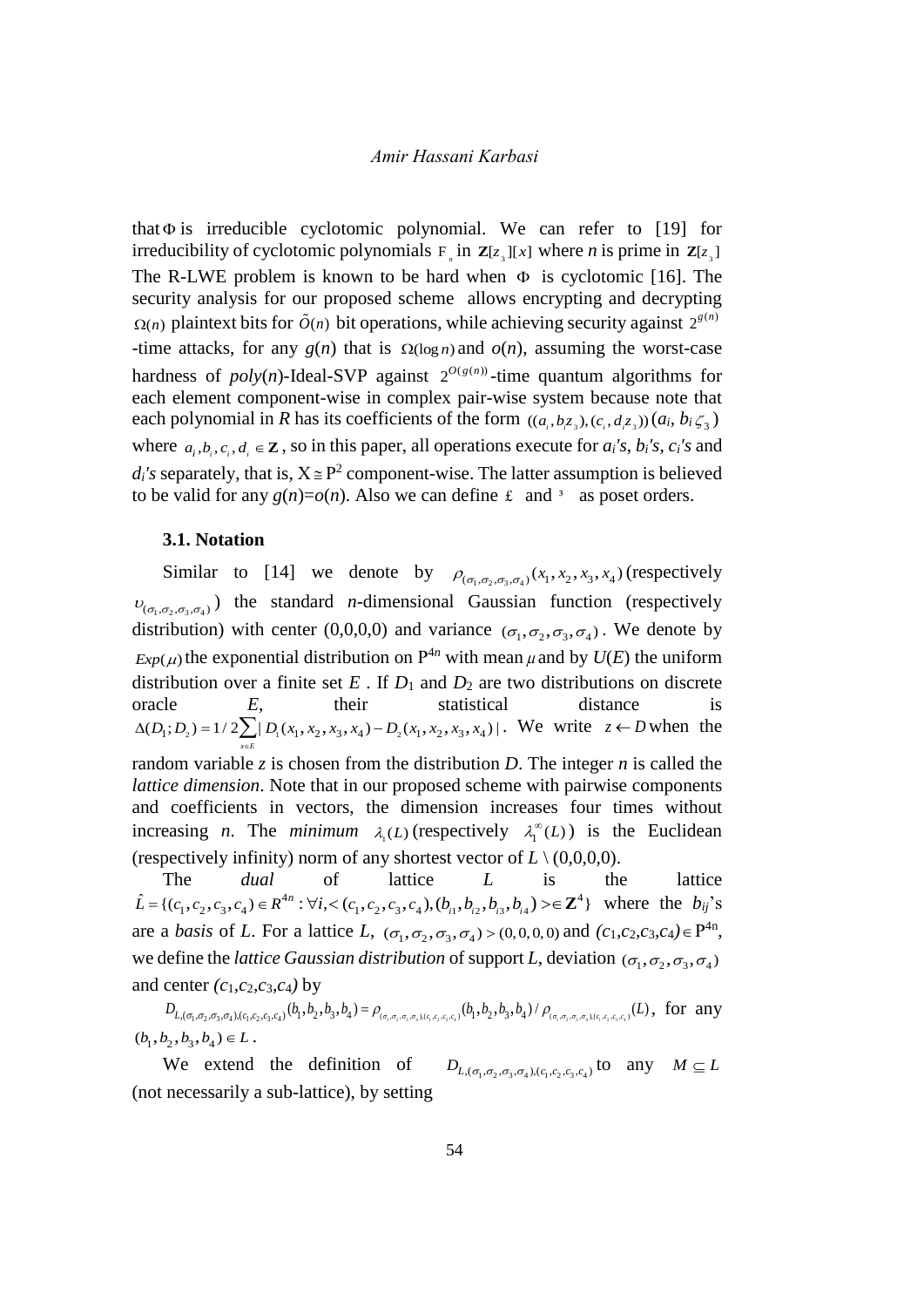*Product Approach*<br>  $D_{M,(\sigma_1,\sigma_2,\sigma_3,\sigma_4),(c_1,c_2,c_3,c_4)}(b_1,b_2,b_3,b_4) = (\rho_{(\sigma_1,\sigma_2,\sigma_3,\sigma_4),(c_1,c_2,c_3,c_4)}(b_1,b_2,b_3,b_4)) / (\rho_{(\sigma_1,\sigma_2,\sigma_3,\sigma_4),(c_1,c_2,c_3,c_4)}(M))$ and for

 $(\delta_1, \delta_2, \delta_3, \delta_4)$  > (0,0,0,0), we denote the *smoothing parameter*  $\eta_{(\delta_1, \delta_2, \delta_3, \delta_4)}(L)$ as the smallest  $(\sigma_1, \sigma_2, \sigma_3, \sigma_4)$  > (0,0,0,0) such that e smallest  $(\sigma_1, \sigma_2, \sigma_3, \sigma_4) > (0, 0, 0, 0)$  such that<br>  $\rho_{(1,1,1,1)/(\sigma_1, \sigma_2, \sigma_3, \sigma_4)}(\hat{L}\setminus(0,0,0,0)) \leq (\delta_1, \delta_2, \delta_3, \delta_4)$ .

It quantifies how large  $(\sigma_1, \sigma_2, \sigma_3, \sigma_4)$  needs to be for  $D_{L,(\sigma_1,\sigma_2,\sigma_3,\sigma_4),(c_1,c_2,c_3,c_4)}$  to behave like a continuous Gaussian. We will typically consider  $\delta_i = 2^{-n}$  $\delta_i = 2^{-n}$ .

#### **3.2. Definition**

Let  $n+1$  be a prime and  $\Phi = < (1,1,1,1)x^n + (1,1,1,1)x^{n-1}$  $\Phi$  = < (1,1,1,1)  $x^n$  + (1,1,1,1)  $x^{n-1}$  + ... + (1,1,1,1)  $x$  + (1,1,1,1) >

which is irreducible over  $Q[z_3]$  *Q* $[z_3]$  also let  $R = (Z[z_3] \cap Z[z_3])[x]/\langle F \rangle$ . An (integral) ideal *I* of *R* is a subset of *R* closed under addition and multiplication by arbitrary elements of *R*. By mapping polynomials to the vectors of their coefficients, we see that an ideal  $I \neq (0, 0, 0, 0)$  corresponds to a full-rank sublattice of  $Z^{4n}$ . Thus we can view *I* as both a lattice and an ideal. An *ideal lattice* for  $\Phi$  is a sub-lattice of  $(Z^*Z)^{2n}$  that corresponds to a non-zero ideal  $I \subseteq R$ . The *algebraic norm*  $N(I)$  is equal to det *I*, where *I* is regarded as a lattice. In the following, an ideal lattice will implicitly refer to a  $\Phi$ -ideal lattice.

By restricting SVP (respectively  $\gamma$ -SVP) to instances that are ideal lattices, we obtain Ideal-SVP (respectively  $\gamma$ -ideal-SVP). The latter is implicitly parameterized by the polynomial

1  $\text{parameterized by the polynomial } \Phi = \langle 1,1,1,1\rangle x^n + (1,1,1,1)x^{n-1} + ... + (1,1,1,1)x + (1,1,1,1) \rangle.$  No algorithm is known to perform non-negligibly better for  $\gamma$ -ideal-SVP than for  $\gamma$ -SVP [14].

#### **3.3. Properties of The Ring of Cartesian Product**

For  $(v_1, v_2, v_3, v_4) \in R$  we define by  $\|(v_1, v_2, v_3, v_4)\|$  its Euclidean norm. We denote the multiplicative *expansion factor* by 3.3. Properties of **The King of Cartesian Product**<br>
For  $(v_1, v_2, v_3, v_4) \in R$  we define by  $|| (v_1, v_2, v_3, v_4) ||$  its Euclidean norm. We<br>
denote the multiplicative *expansion factor* by<br>  $\gamma_x(R) = \max_{u_i, v_i \in R} (|| (u_1, u_2, u_3, u$ 

Since  $\Phi$  is the *n*+*1*-th cyclotomic polynomial, the ring *R* is exactly the maximal Since  $\Phi$  is the *n*+*1*-th cyclotomic polynomial, the ring *R* is exactor of the cyclotomic field  $K = \frac{(Q[z_3]^T Q[z_3])[x]}{F} \omega_{Q[z, z]}$ momial, the ring *R* is exactly the maximal<br>
<u>Q[z<sub>3</sub>]' Q[z<sub>3</sub>])[x]</u>  $\omega$  Q[z, z ]. We denote by  $(\sigma_{i1}, \sigma_{i2}, \sigma_{i3}, \sigma_{i4})_{i \leq n}$  the complex embeddings. We can choose plex embeddings. We<br> $2^{i+1}$ ,  $\zeta^{2i+1}$ ,  $\zeta^{2i+1}$ ,  $\zeta^{2i+1}$  $(\sigma_{i1}, \sigma_{i2}, \sigma_{i3}, \sigma_{i4})_{i \le n}$  the complex embeddings. We can choos  $(\sigma_{i1}, \sigma_{i2}, \sigma_{i3}, \sigma_{i4}) : K \to K(\zeta_1^{2i+1}, \zeta_2^{2i+1}, \zeta_3^{2i+1}, \zeta_4^{2i+1})$  for  $i \le n$ .

**Lemma 3.1.** The norm of  $\alpha$  as an element in  $\Theta$  ( $\zeta$ <sub>3</sub>) is  $a^2 + b^2$  - ab. This is also  $|a|^2$ , where  $a$  is denoted as an element of **X**.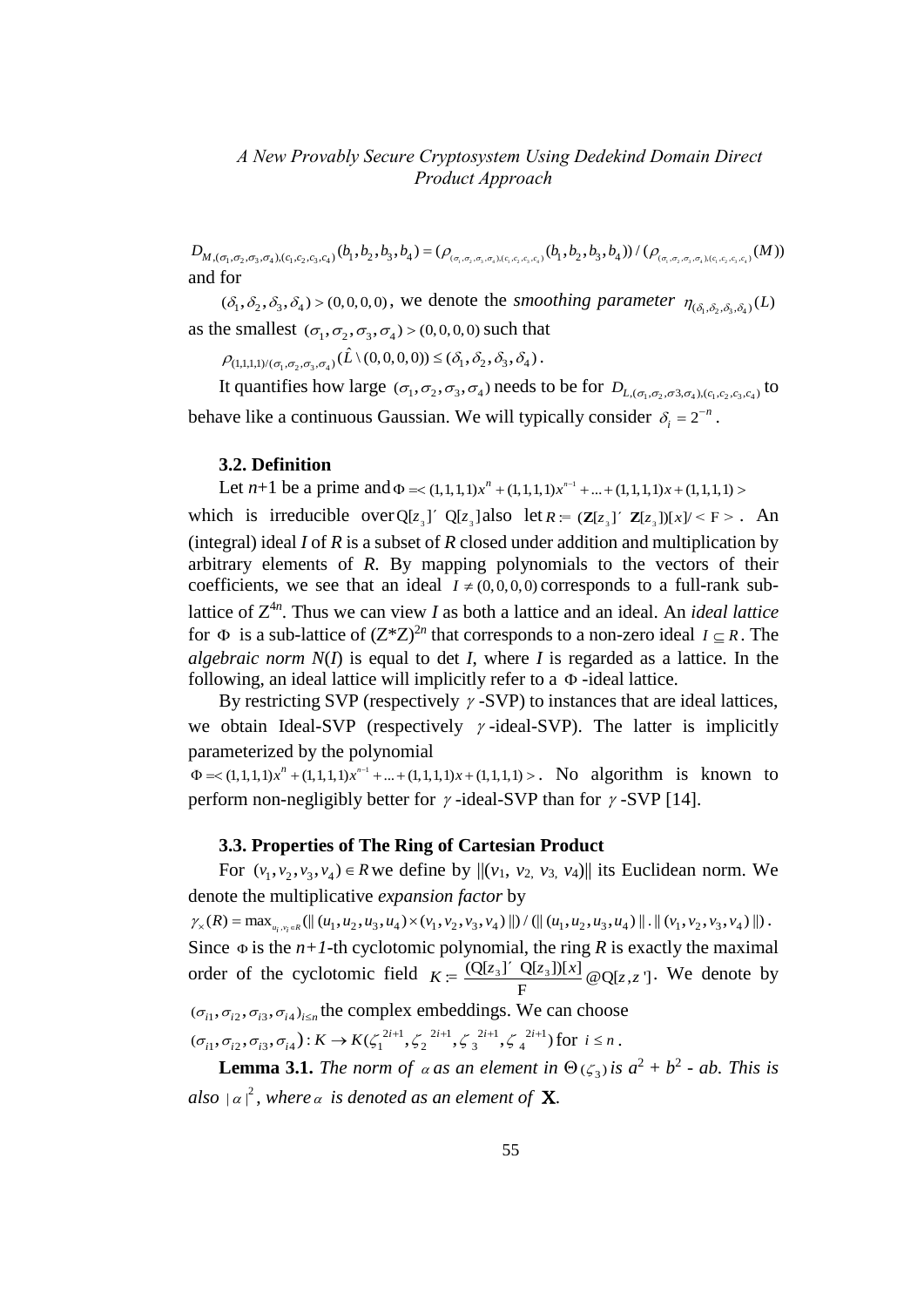**Proof.** The minimal polynomial of  $\zeta_3$  over  $\Theta$  is the cyclotomic polynomial  $\Phi_3 = x^2 + x + 1$ . Thus, there exist exactly two monomorphisms (isomorphisms in this case) from  $\Theta$  to X fixing  $\Theta$  and permuting the roots of  $\Phi_3$ . Since  $\Phi_3$  has two roots  $\zeta_3$  and  $\zeta_3^2$  $\zeta_3^2$ , the embeddings are  $\sigma_1(a+b\zeta_3) = a+b\zeta_3$ and 3  $\sigma_2(a+b\zeta_3) = a+b\zeta_3^2$ , where  $a,b \in \Theta$ . By definition, the algebraic norm of  $\alpha = a + b\zeta_3$ **is**  $N(\alpha) = \sigma_1(\alpha)\sigma_2(\alpha)$ 2  $=(a+b\zeta_3)(a+b\zeta_3^2)$ Note that  $\zeta_3^2 = \overline{\zeta}_3$ 2  $\zeta_3^2 = \overline{\zeta_3}$  and  $\zeta_3 + \overline{\zeta_3} = -1$ . So we have  $= a^{2} + b^{2} + ab(\zeta_{3} + \overline{\zeta}_{3})$  $= a^2 + b^2 - ab$  $N(\alpha) = (a + b\zeta_3)(a + b\overline{\zeta_3})$ Now we show that  $d(\alpha) = N(\alpha) = |\alpha|^2$ . 2 3  $3i_{12}$ <sup>2</sup>  $\left(b\sqrt{3}\right)^2$  $= a^2 + b^2 - ab$  $| \alpha |^2 = | \alpha + b \zeta_3 |$  $1 + \sqrt{3}$  $= | a + b \left( \frac{-1 + \sqrt{3i}}{2} \right) |$ 2 2  $= | a - \frac{b}{a} + \frac{b\sqrt{3i}}{a} |$  $\frac{1}{2}$  )  $\frac{1}{2}$  $=\left(a-\frac{b}{a}\right)^2+\left(\frac{b}{a}\right)^2$  $\left(a-\frac{b}{2}\right)^2+\left(\frac{b\sqrt{3}}{2}\right)^2$ 

In rest of the paper, all of computations are done component-wise for each complex element as an integer. We define  $T_2$ -norm by ment as an integer. We define  $T_2$ <br> $\sum_{i=1}^2 (-\sum |\sigma_i(\alpha_i)|^2) \sum |\sigma_i(\alpha_i)|^2) \sum |\sigma_i(\alpha_i)|^2$ In rest of the paper, all of computations are done component-wise for<br>complex element as an integer. We define  $T_2$ -norm<br> $T_2(\alpha_1, \alpha_2, \alpha_3, \alpha_4)^2 = (\sum_{i \le n} |\sigma_{i1}(\alpha_1)|^2, \sum_{i \le n} |\sigma_{i2}(\alpha_2)|^2, \sum_{i \le n} |\sigma_{i3}(\alpha_3)|^2, \sum_{i \le n$ . We also use the fact that for any  $(\alpha_1, \alpha_2, \alpha_3, \alpha_4) \in R$ , we have  $|N(\alpha_1, \alpha_2, \alpha_3, \alpha_4)| = \det \langle$  $(\alpha_1, \alpha_2, \alpha_3, \alpha_4)$ , where  $\langle (\alpha_1, \alpha_2, \alpha_3, \alpha_4) \rangle$  is the ideal of *R* generated by  $(\alpha_1, \alpha_2, \alpha_3, \alpha_4)$ . Let  $(q_1, q_2, q_3, q_4)$  be a prime element such that  $\Phi$  has *n* distinct linear factors modulo  $(q_1, q_2, q_3, q_4)$ , that is,  $u_2, u_3, u_4$ . Let  $(q_1, q_2, q_3, q_4)$  be a prime eighter s<br>ar factors modulo  $(q_1, q_2, q_3, q_4)$ , that is,<br> $(\prod (x_1, x_2, x_3, x_4) - (\zeta_1^i, \zeta_2^i, \zeta_3^i, \zeta_4^i)) \mod (q_1, q_2, q_3, q_4)$ linear factors modulo (*q*<sub>1</sub>, *q*<sub>2</sub>, *q*<sub>3</sub>, *q*<sub>4</sub>), that is,<br>  $\Phi = (\prod_{i \le n} ((x_1, x_2, x_3, x_4) - (\zeta_1^i, \zeta_2^i, \zeta_3^i, \zeta_4^i)) \mod (q_1, q_2, q_3, q_4)$  where  $\zeta_i$ 's are primitive ś

 $\Box$ 

 $n+1$ -th root of unity modulo  $(q_1, q_2, q_3, q_4)$  component-wise. Also we know that  $n+I$ -th root of unity modulo  $(q_1, q_2, q_3, q_4)$  comp<br>  $R_{(q_1, q_2, q_3, q_4)} = R/(q_1 R)' R/(q_2 R)' R/(q_3 R)' R/(q_4 R)$ .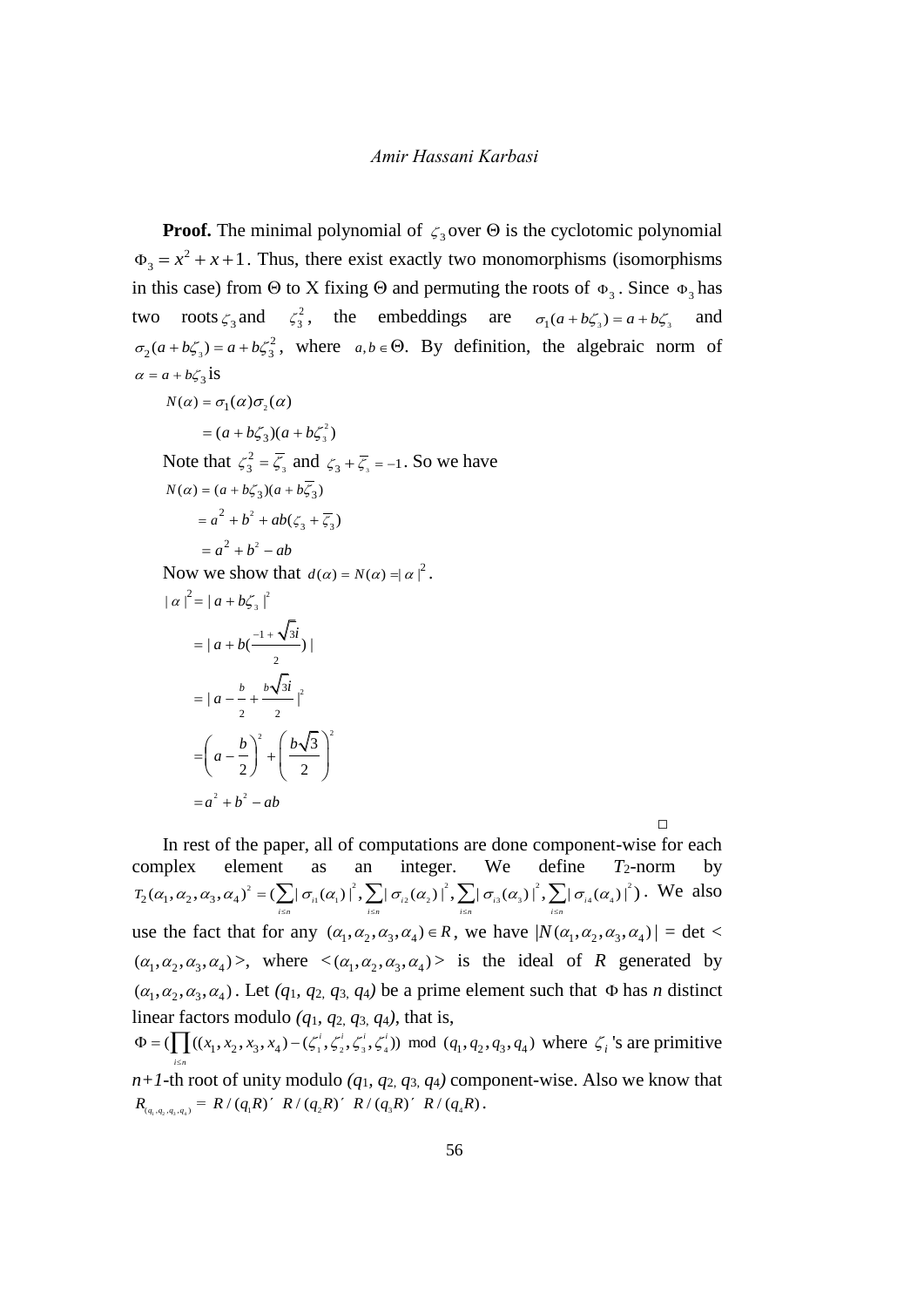#### **3.4. Adaptation of Ideal Lattice Problems**

**Definition 3.1.** *The ring small integer solution problem with parameters*   $11.$  The ring small linger solution  $P$   $(q_1, q_2, q_3, q_4)$ ,  $m, (b_1, b_2, b_3, b_4)$ ,  $F$  is: *Given m polynomials*  $(a_{11}, a_{21}, a_{31}, a_{41}), ..., (a_{m1}, a_{m1}, a_{m1}, a_{m1})$  chosen uniformly and independently in  $R_{(q_1, q_2, q_3, q_4)}$ *find*  $(t_1, t_2, t_3, t_4)$  *in* assumed *R*-module such that  $\| (t_1, t_2, t_3, t_4) \| \mathfrak{L} (b_1, b_2, b_3, b_4).$ 

In [14] is shown that R-SIS and R-LWE are dual. For  $(s_1, s_2, s_3, s_4) \in R_{(q_1, q_2, q_3, q_4)}$  and  $(\psi_1, \psi_2, \psi_3, \psi_4)$  some distributions in  $R_{(q_1, q_2, q_3, q_4)}$ , we have  $A_{(s_1,s_2,s_3,s_4),(\psi_1,\psi_2,\psi_3,\psi_4)}$  as the distribution obtained by sampling the pair  $((a_1,a_2,a_3,a_4),(a_1,a_2,a_3,a_4)(s_1,s_2,s_3,s_4)+(e_1,e_2,e_3,e_4))$  with  $((a_1, a_2, a_3, a_4), (a_1, a_2, a_3, a_4)(s_1, s_2, s_3, s_4) + (e_1, e_2, e_3, e_4))$  with  $((a_1, a_2, a_3, a_4), (a_1, a_2, a_3, a_4)(s_1, s_2, s_3, s_4) + (e_1, e_2, e_3, e_4))$  with<br>  $((a_1, a_2, a_3, a_4), (e_1, e_2, e_3, e_4)) \leftarrow U(R_{(q_1, q_2, q_3, q_4)}) \times (\psi_1, \psi_2, \psi_3, \psi_4)$ . The Ring Learning With

Errors problem (R-LWE) was introduced by Lyubashevsky *et al*.[16] and shown hard for specific error distributions  $\psi$ . The error distributions  $(\psi_1, \psi_2, \psi_3, \psi_4)$  that we use are an adaptation of those introduced in [16].

**Definition 3.2.**  $(R - LWE_{(q_1, q_2, q_3, q_4), (\alpha_1, \alpha_2, \alpha_3, \alpha_4)})$ : Let  $(\psi_1, \psi_2, \psi_3, \psi_4) \leftarrow \overline{\Upsilon}_{(\alpha_1, \alpha_2, \alpha_3, \alpha_4)}$  $(a_1, a_2, a_3, a_4, a_5, a_4, a_5, a_6, a_7, a_8, a_9)$ <br> *and*  $(s_1, s_2, s_3, s_4) \leftarrow U(R_{(a_1, a_2, a_3, a_4)})$  *where*  $\overline{Y}_{(\alpha_1, \alpha_2, \alpha_3, \alpha_4)}$  *is a family of distributions.* Given access to an oracle O that produces samples in  $R_{(q_1,q_2,q_3,q_4)} \times R_{(q_1,q_2,q_3,q_4)}$ *, distinguish whether O outputs samples from*  $A_{(s_1,s_2,s_3,s_4),(\psi_1,\psi_2,\psi_3,\psi_4)}$  or from  $U(R_{(q_1,q_2,q_3,q_4)} \times R_{(q_1,q_2,q_3,q_4)})$ . The distinguishing advantage should be  $1 / poly(n)$  (resp.  $2^{-o(n)}$ ) over the randomness of the input, the randomness of the *samples and the internal randomness of the algorithm, component-wise [14].*

Theorem 1 in [14] indicates that R-LWE is hard, assuming that the worstcase  $\gamma$ -Ideal-SVP cannot be efficiently solved using quantum computers, for small  $\gamma$ . It was recently improved by Lyubashevsky *et al.* [18] if the number of samples that can be chosen to the oracle *O* is bounded by a constant (which is the case in our application), then the result also holds with simpler errors than the case in our application), then the result also holds with simpler errors than  $(e_1, e_2, e_3, e_4) \leftarrow (\psi_1, \psi_2, \psi_3, \psi_4) \leftarrow \overline{\Upsilon}_{(\alpha_1, \alpha_2, \alpha_3, \alpha_4)}$ , and with an even smaller Ideal-SVP approximation factor  $\gamma$ . This should allow to both simplify the proposed scheme and to strengthen its security guarantee.

#### **3.5. Our Proposed Variants of R-LWE**

For  $(s_1, s_2, s_3, s_4) \in R_{(q_1, q_2, q_3, q_4)}$  and  $(\psi_1, \psi_2, \psi_3, \psi_4)$  some distributions in  $R_{(q_1, q_2, q_3, q_4)}$ , we denote  $A^{\times}_{(s_1,s_2,s_3,s_4),(\psi_1,\psi_2,\psi_3,\psi_4)}$  as the distribution obtained by sampling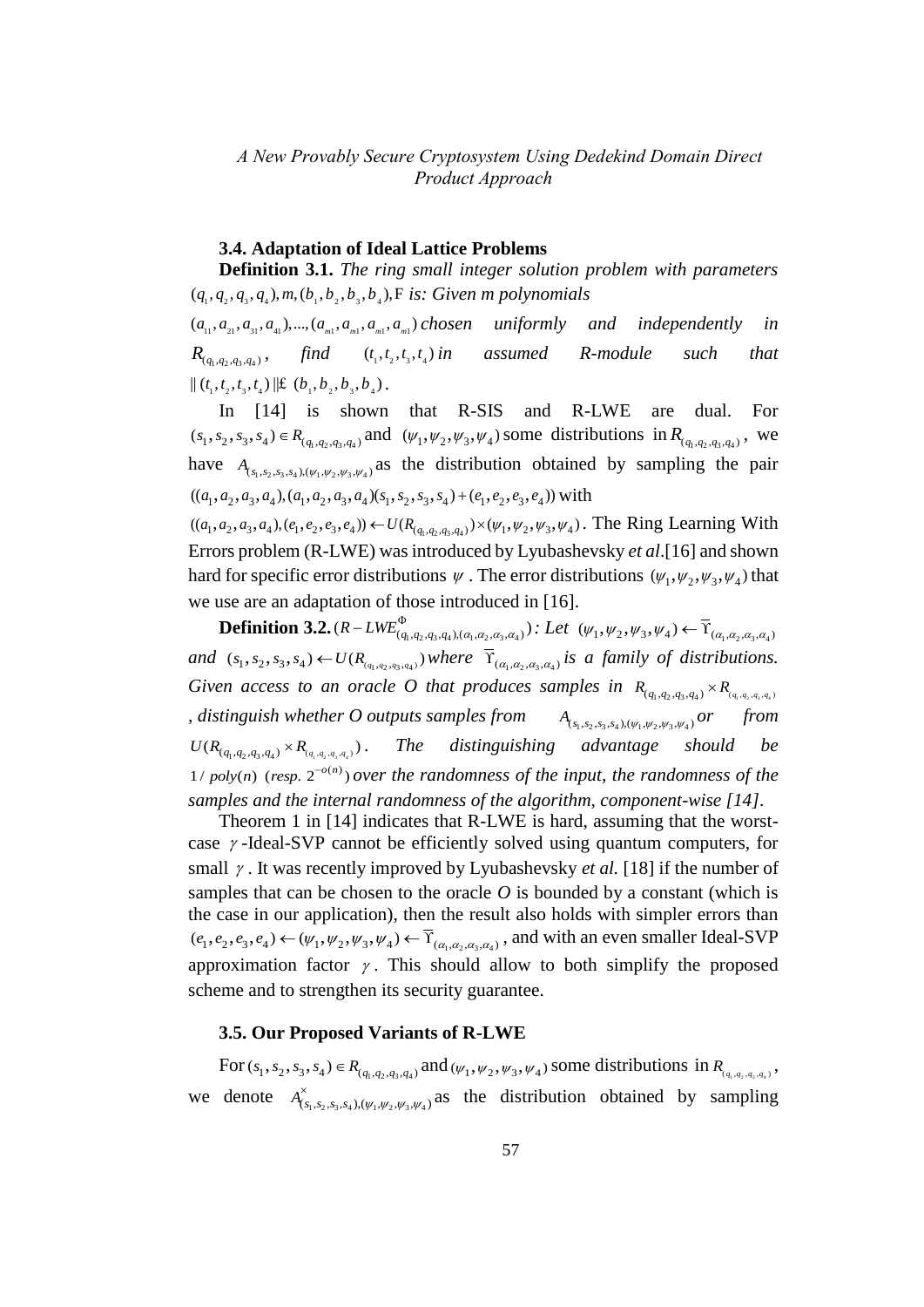the pair  $((a_1, a_2, a_3, a_4), (a_1, a_2, a_3, a_4)(s_1, s_2, s_3, s_4) + (e_1, e_2, e_3, e_4))$  with the pair  $((a_1, a_2, a_3, a_4), (a_1, a_2, a_3, a_4)(s_1, s_2, s_3, s_4) + (e_1, e_2, e_3, e_4))$  with<br>  $((a_1, a_2, a_3, a_4), (e_1, e_2, e_3, e_4)) \leftarrow U(R^{\times}_{(q_1, q_2, q_3, q_4)}) \times (\psi_1, \psi_2, \psi_3, \psi_4)$ , wh  $\times$ ,  $a_3$ ,  $a_4$ )( $s_1$ ,  $s_2$ ,  $s_3$ ,  $s_4$ ) + ( $e_1$ ,  $e_2$ ,  $e_3$ ,  $e_4$ )) with<br>  $\leftarrow U(R^{\times}_{(q_1,q_2,q_3,q_4)}) \times (\psi_1, \psi_2, \psi_3, \psi_4)$ , where  $R^{\times}_{(q_1,q_2,q_3,q_4)}$  is the set of invertible elements of  $R_{(q_1,q_2,q_3,q_4)}$ . This variant is hard and called  $R-LWE^*$ <sub>++</sub> as [14]. Furthermore, as explained in [18], the nonce  $(s_1, s_2, s_3, s_4)$ can also be sampled from the error distribution without incurring any security loss. We call this variant  $R-LWE_{HNF++}^{\times}$ . According to adaptation of lemmas 7, 8 and 9 as well as Theorem 2 in [14] the problems  $R-LWE^{\times}_{++}$  and  $R-LWE^{\times}_{HNF++}$ are dual to  $\gamma$ -Ideal-SVP and are defined some families of *R*-modules for *I*, an arbitrary ideal of  $R_{(q_1,q_2,q_3,q_4)}$  as a lattice, also short vectors exist in ideal and statistical distance (regularity bound) is exactly appropriate and reliable.

# **4. The Proposed Key Generation Algorithm**

We now use the results of the previous section on modular ideal lattice to derive a key generation algorithm for the ETRU for each component in vectors, where the generated public key follows a distribution for which Ideal-SVP reduces to R-LWE. Algorithm 1 is as follows.

**Input:**  $n, q_1, q_2, q_3, q_4 \in \mathbb{Z}, p_1, p_2, p_3, p_4 \in R^{\times}_{(q_1, q_2, q_3, q_4)}, (\sigma_1, \sigma_2, \sigma_3, \sigma_4) \in \mathbb{R}$ .  $\times$  $\in \mathbb{Z}, p_1, p_2, p_3, p_4 \in R^{\times}_{(q_1, q_2, q_3, q_4)}, (\sigma_1, \sigma_2, \sigma_3, \sigma_4) \in \mathbb{R}$ . **Output:** A key pair  $(sk, pk) \in R \times R^{\times}_{(q_1, q_2, q_3, q_4)}$ . Sample  $(f_1, f_2, f_3, f_4)$ ' from  $D_{\mathbf{Z}^{4n}, (\sigma_1, \sigma_2, \sigma_3, \sigma_4)}$ ; let Sample  $(f_1, f_2, f_3, f_4)$ <sup>'</sup> from  $D_{\mathbf{Z}^{4n}, (\sigma_1, \sigma_2, \sigma_3, \sigma_4)}$ ; let<br>  $(f_1, f_2, f_3, f_4) = (p_1, p_2, p_3, p_4) \cdot (f_1, f_2, f_3, f_4) + (1,1,1,1)$ ; if  $((f_1, f_2, f_3, f_4)$ mod  $(q_1, q_2, q_3, q_4)$ )  $\notin R^{\times}_{(q_1, q_2, q_3, q_4)}$ , resample. Sample  $(g_1, g_2, g_3, g_4)$  from  $D_{\mathbf{Z}^{4n},(\sigma_1,\sigma_2,\sigma_3,\sigma_4)}$ ; if  $((g_1, g_2, g_3, g_4) \mod (q_1, q_2, q_3, q_4)) \notin R^{\times}_{(q_1, q_2, q_3, q_4)}$ , resample. Return secret key  $sk = (f_1, f_2, f_3, f_4)$  and public key  $pk = (h_1, h_2, h_3, h_4)$  = Return secret key  $sk = (f_1, f_2, f_3, f_4)$  and publ<br>  $(p_1, p_2, p_3, p_4)(g_1, g_2, g_3, g_4) / (f_1, f_2, f_3, f_4)$   $\hat{I}$   $R'_{(q_1, q_2, q_3, q_4)}$ .

The following Theorem ensures that for some appropriate choice of parameters, the key generation algorithm terminates in expected polynomial time.

**Theorem 4.1**[Adapted from 14]. Let  $n \ge 8$  and  $n+1$  be a prime such that 1 **Theorem 4.1**[Adapted from 14]. *Let*  $n \ge 8$  *and*  $n+1$  *be a prime such that*  $\Phi \le (1,1,1,1)x^n + (1,1,1,1)x^{n-1} + ... + (1,1,1,1)x + (1,1,1,1) >$  *splits into n linear factors modulo prime*  $(q_1, q_2, q_3, q_4) \ge (5, 5, 5, 5)$  *component-wise. Let*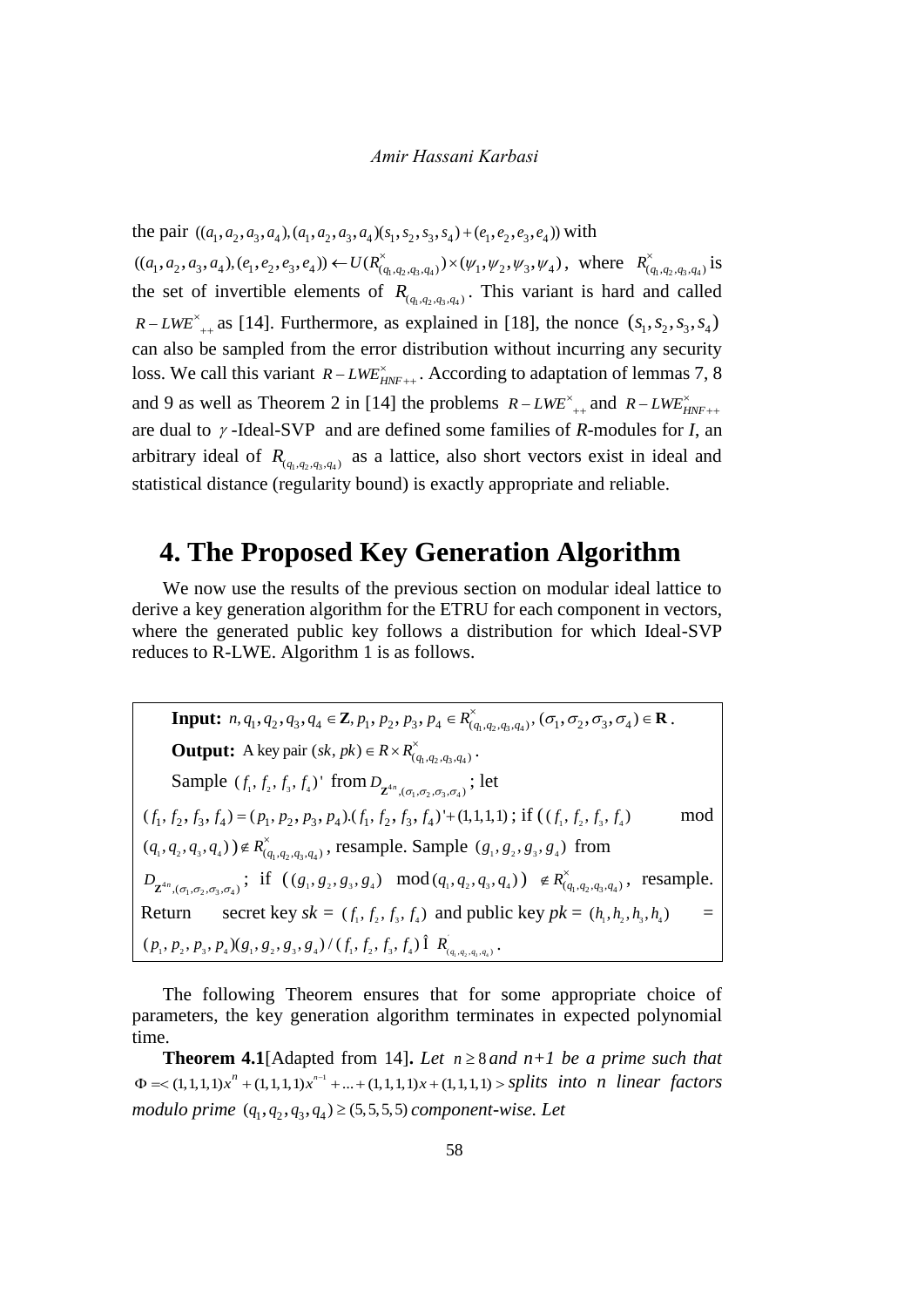$\sigma_i \ge \sqrt{n \ln(2n(1+1/\delta_i))/\pi} a_i^{\nu_i n}$ , or an arbitrary  $\delta_i \in (0,1/2)$ . Let  $(a_1, a_2, a_3, a_4) \in R$  and

 $(p_1, p_2, p_3, p_4) \in R^{\times}_{(q_1, q_2, q_3, q_4)}$ 

 $\label{eq:3.1} \begin{split} & The n \\ & \text{Pr}_{(f_1,f_2,f_3,f_4) \leftarrow D_{2\sharp_{(c_1,c_2,c_3,c_4)}}}[(\ell_1,p_2,p_3,p_4) (f_1,f_2,f_3,f_4)^{\iota} + (a_1,a_2,a_3,a_4) \bmod (q_1,q_2,q_3,q_4)) \not \in R^{\times}_{(q_1,q_2,q_3,q_4)}] \leq n ((1,1,1) \cdot (q_1,q_2,q_3,q_4) + n_1 (q_1,q_2,q_3,q_4) \cdot (q_1,q_2,q_3,q_4)) \not \in R^{\times$  $+2(\delta, \delta, \delta, \delta)$ 

*component-wise.*

The following Lemma ensures that the generated secret key is small. **Lemma 4.1**[Adapted from 14]. Let  $n \geq 8$  and  $n+1$  be a prime such that 1 **Lemma 4.1**[Adapted from 14]. *Let*  $n \ge 8$  *and*  $n+1$  *be a prime such that*  $\Phi$  = < (1,1,1,1) $x^n$  + (1,1,1,1) $x^{n-1}$  + ... + (1,1,1,1) $x$  + (1,1,1,1) > *splits into n linear factors modulo prime*  $(q_1, q_2, q_3, q_4) \ge (8, 8, 8, 8)n$ . Let  $\sigma_i \ge \sqrt{2n \ln(6n) / \pi}. q_i^{\frac{1}{n}}$ . The secret  $key$  polynomials  $(f_1, f_2, f_3, f_4), (g_1, g_2, g_3, g_4)$  returned by the algorithm 1 satisfy, *with probability*  $\geq 1 - 2^{-n+3}$ :  $\begin{aligned} \textit{if all } \mathcal{F}_1 \textit{if } \mathcal{F}_2 \textit{if } \mathcal{F}_3 \textit{if } \mathcal{F}_4 \textit{if } \mathcal{F}_5 \textit{if } \mathcal{F}_6 \textit{if } \mathcal{F}_7 \textit{if } \mathcal{F}_8 \textit{if } \mathcal{F}_9 \textit{if } \mathcal{F}_9 \textit{if } \mathcal{F}_9 \textit{if } \mathcal{F}_9 \textit{if } \mathcal{F}_9 \textit{if } \mathcal{F}_9 \textit{if } \mathcal{F}_9 \textit{if } \mathcal{F}_9 \textit{if }$ 

*If* deg  $(p_1, p_2, p_3, p_4) \le (1, 1, 1, 1)$ , then

 $19, 5, 3, 3, 4, 7$  ||- (2, 2, 2, 2, 1) || ( $P_1, P_2, P_3, P_4$ ) || ( $P_1, P_2, P_3, P_4$ ) || ( $P_1, P_2, P_3, P_4$ ) || ( $P_1, P_2, P_3, P_4$ ) || ( $\sigma_1, \sigma_2, \sigma_3, \sigma_4$ ) with probability  $\geq 1-2^{-n+3}$  component-wise.

Theorem 3 in [14] shows that the public key can be uniformly distributed in the whole ring and this satisfy cryptographic pseudo randomness for our Algorithm 1, which seems necessary for exploiting the established hardness of R-LWE (and R-SIS). Now we can construct the proposed cryptosystem over ideal lattices with high efficiency and provable security (CPA-secure).

# **5. The Proposed New Cryptosystem**

Using our new results above, we describe our proposed cryptosystem for which we can provide a security proof under a worst-case hardness assumption.

#### **5.1. Decryption Failure**

The correctness condition for each pairwise coefficient in the proposed cryptosystem is as follows.

**Lemma 5.1** [Adapted from 14]**.** *If*   $1.5$   $\log n$   $\alpha$   $\deg((n)$ )  $\log n)$ **Lemma 5.1** [Adapted from 14]. *If*  $\omega(n^{1.5} \log n) \alpha_i \deg((p_i)) || (p_i) ||^2 \sigma_i < (1,1,1,1)$  (resp.  $0.5$  1  $\epsilon$   $\approx$   $\epsilon$   $\approx$   $1/\epsilon$   $\approx$   $\lambda$   $11^2$  $\omega(n^{1.5} \log n) \alpha_i \deg((p_i)) || (p_i) ||^2 \sigma_i < (1,1,1,1)$  *(resp.*<br>  $\omega(n^{0.5} \log n) \alpha_i || (p_i) ||^2 \sigma_i < (1,1,1,1)$  *if*  $\deg(p_i) \le (1,1,1,1)$  *and*  $\alpha_i q_i \ge n^{0.5}$ *, then the* decryption algorithm of the proposed cryptosystem recovers  $(M_1, M_2, M_3, M_4)$ *with probability*  $1 - n^{-\omega(1)}$  *over the choice of s<sub>i</sub>, e<sub>i</sub>, f<sub>i</sub> and g<sub>i</sub> component-wise.*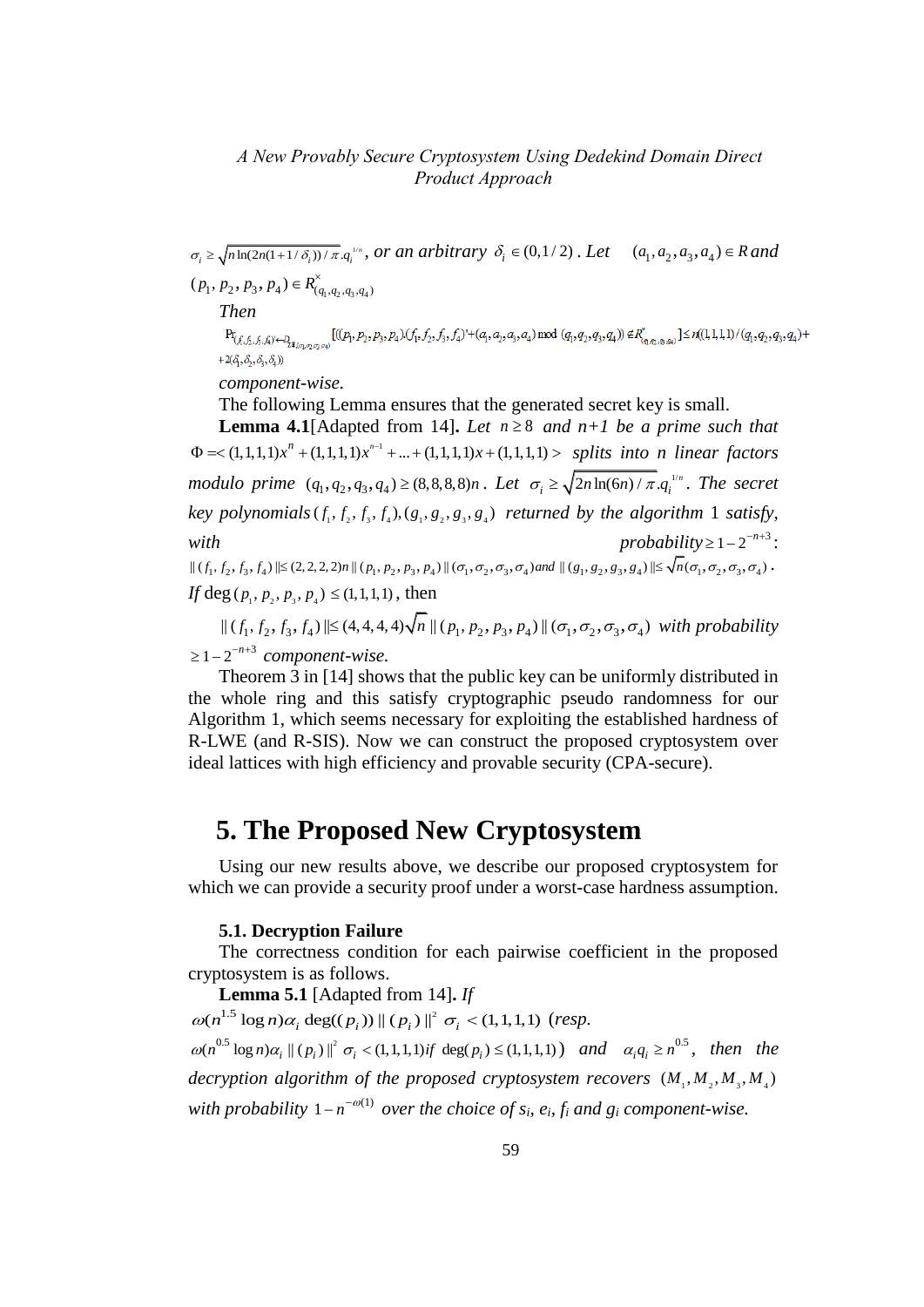**Proof.** In the decryption algorithm, we have  $(C_1, C_2, C_3, C_4) = (p_1, p_2, p_3, p_4) ((g_1, g_2, g_3, g_4) (s_1, s_2, s_3, s_4) + (e_1, e_2, e_3, e_4) (f_1, f_2, f_3, f_4)) +$ + $(f_1, f_2, f_3, f_4)$ (M<sub>1</sub>, M<sub>2</sub>, M<sub>3</sub>, M<sub>4</sub>) mod  $(q_1, q_2, q_3, q_4)$ and let  $(C_1, C_2, C_3, C_4)'' = (p_1, p_2, p_3, p_4).((g_1, g_2, g_3, g_4)(s_1, s_2, s_3, s_4) + (e_1, e_2, e_3, e_4)(f_1, f_2, f_3, f_4)) +$ + $(f_1, f_2, f_3, f_4)$  $(M_1, M_2, M_3, M_4)$  $computed \t in \t R \t (not$ modulo  $(q_1, q_2, q_3, q_4)$ ). ). If computed in *K*<br> $\|(C_1, C_2, C_3, C_4)''\|_{\infty} < (q_1, q_2, q_3, q_4) / 2$ then we have 1 2 3 4 1 2 3 4 ( , ) ' ( , )" *C C C C C C C C* , , , , = (C<sub>1</sub>, C<sub>2</sub>, C<sub>3</sub>, C<sub>4</sub>) ' = (C<sub>1</sub>, C<sub>2</sub>, C<sub>3</sub>, C<sub>4</sub>)" in R and hence, since  $(f_i) = (1,1,1,1) \mod (p_i)$ , (C<sub>i</sub>) ''mod ( $p_i$ ) = (C<sub>i</sub>)" mod ( $p_i$ ) = (M<sub>i</sub>) mod ( $p_i$ ), i.e., the in *R* and hence, since decryption algorithm succeeds. It thus suffices to give an upper bound on the decryption algorithm succeeds. It thus suffices to give an upper bound on the probability that  $||(C_1, C_2, C_3, C_4)||_{\infty} > (q_1, q_2, q_3, q_4)/2$ . From Lemma 2, we know that with probability  $\ge 1 - 2^{-n+3}$  both  $(f_1, f_2, f_3, f_4)$  and  $(g_1, g_2, g_3, g_4)$  have<br> *Euclidean norms*  $\le 2n || (p_i) || \sigma_i (resp. (4, 4, 4, 4) \sqrt{n} || (p_i) || \sigma_i if deg(p_i) \le (1, 1, 1, 1))$  this<br> *implies that*,  $|| (p_i)(f_i) ||, || (p_i)(g_i) || \le (2, 2$ that with probability  $\geq 1 - 2^{-n+3}$  both  $(f_1, f_2, f_3, f_4)$  and  $(g_1, g_2, g_3, g_4)$  have Euclidean norms  $\leq 2n || (p_i) || \sigma_i (resp. (4,4,4,4) \sqrt{n} || (p_i) || \sigma_i if \deg(p_i) \leq (1,1,1,1))$  thi<br>implies that,  $|| (p_i)(f_i) ||, || (p_i)(g_i) || \leq (2,2,2,2) n^{1.5} || (p_i) ||^2 \sigma_i (resp. (8,8,8,8) \sqrt{n} || (p_i) ||^2 \sigma_i)$ with probability  $\geq 1 - 2^{-n+3}$ . From Lemma 6 in [14], both with probability  $\ge 1 - 2$  . From Lemma 6 in [14], both  $(p_1, p_2, p_3, p_4) (f_1, f_2, f_3, f_4) (e_1, e_2, e_3, e_4)$  and  $(p_1, p_2, p_3, p_4) (g_1, g_2, g_3, g_4) (s_1, s_2, s_3, s_4)$ have infinity norm 2

 $(\text{resp.} \leq (2, 2, 2, 2)\alpha_i q_i n^{1.5} \omega(\log n). || (p_i) ||^2)$  $\leq$  (2, 2, 2, 2) $\alpha_i q_i n^{1.5} \omega(\log n)$ .  $\| (p_i) \|^2 \sigma_i$  (8  $(8,8,8,8)\alpha_i q_i \sqrt{n\omega(\log n)}$ .  $\| (p_i) \|^2 \sigma_i$ ), with probability  $1 - n^{-\omega(1)}$ . Independently: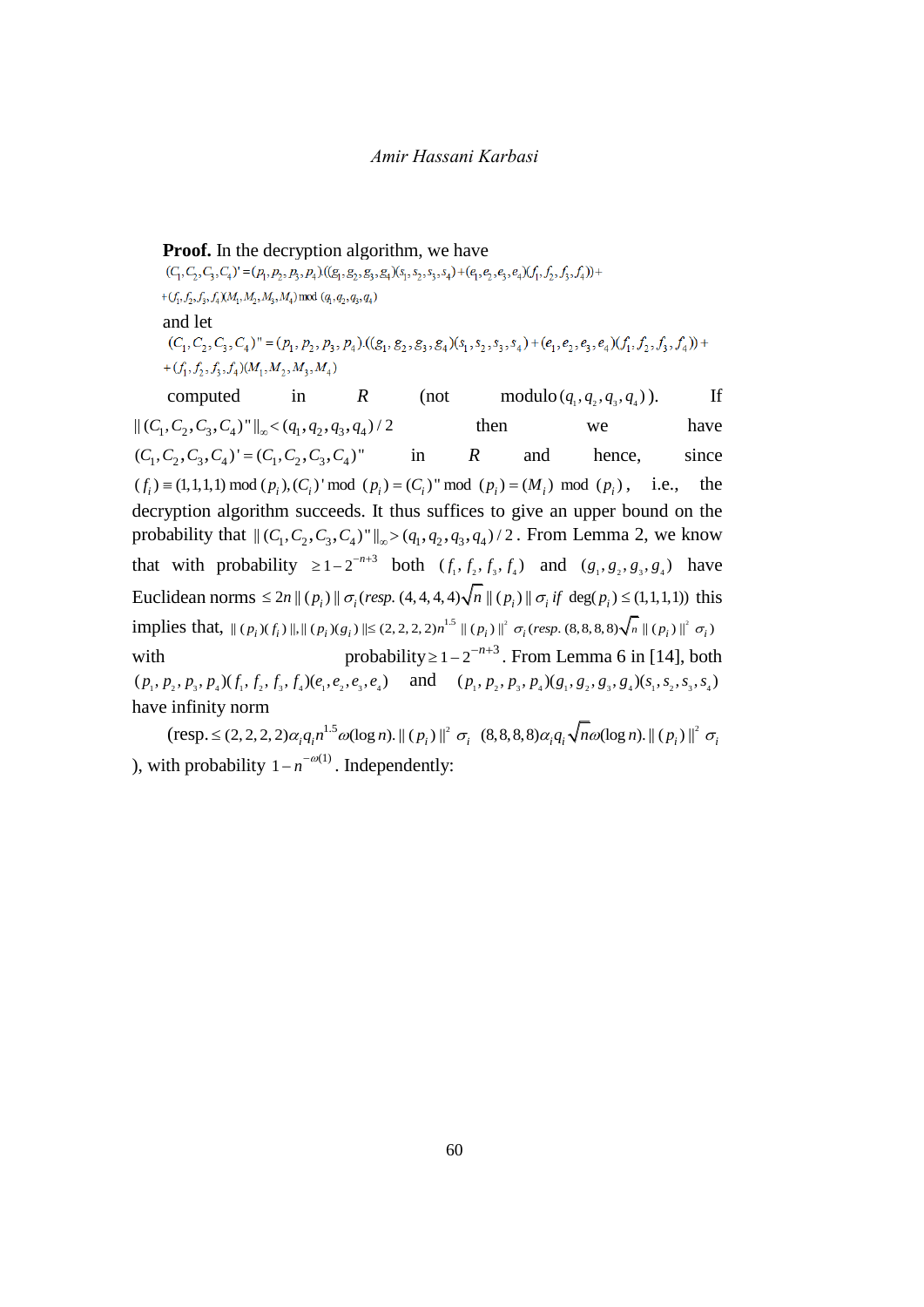*Proposed Encryption Scheme Parameters Creation:* 1. We use  $\Phi = \langle 1,1,1,1 \rangle x^n + (1,1,1,1) x^{n-1}$ **ters Creation:**<br>  $Φ = < (1,1,1,1)x^n + (1,1,1,1)x^{n-1} + ... + (1,1,1,1)x + (1,1,1,1) >$  with  $n ≥ 8$ and  $n+1$  a prime,  $R = (\mathbf{Z}[z_3])^{r} \mathbf{Z}[z_3])[x]/\leq F >$  and and  $n+1$  a prime,  $R = (\mathbb{Z}[z])$ <br>  $R_{(q_1, q_2, q_3, q_4)} = R / (q_1 R) \times R / (q_2 R) \times R / (q_3 R) \times R / (q_4 R)$  with  $(q_1, q_2, q_3, q_4) \ge (5, 5, 5, 5)$  prime such that 1 *n k k*  $\phi$  $\Phi = \prod_{k=1}^{n} \phi_k$  in  $R_{(q_1, q_2, q_3, q_4)}$  with distinct  $\phi_k$ 's component-wise. *Key Generation:* 2. We use the algorithm 1 and return  $sk = (f_1, f_2, f_3, f_4) \in R^{\times}_{(q_1, q_2, q_3, q_4)}$  with  $(f_1, f_2, f_3, f_4) \equiv (1, 1, 1, 1) \bmod (p_1, p_2, p_3, p_4)$ , and  $pk = (h_1, h_2, h_3, h_4)$  =  $(f_1, f_2, f_3, f_4) \equiv (1, 1, 1, 1) \mod (p_1, p_2, p_3, p_4)$ , and  $pk = (h_1, h_2, h_3, h_4)$ <br> $(p_1, p_2, p_3, p_4) (g_1, g_2, g_3, g_4) / (f_1, f_2, f_3, f_4) \hat{I} R_{(q_1, q_2, q_3, q_4)}$ , component-wise. *Encryption:* 3. Given message  $(M_1, M_2, M_3, M_4) \in P$ , , set  $(s_1, s_2, s_3, s_4), (e_1, e_2, e_3, e_4) \leftarrow \overline{\Upsilon}_{(\alpha_1, \alpha_2, \alpha_3, \alpha_4)}$ and return ciphertext 3. Given message  $(s_1, s_2, s_3, s_4), (e_1, e_2, e_3, e_4) \leftarrow \overline{\Upsilon}_{(\alpha_1, \alpha_2, \alpha_3, \alpha_4)}$  and return ciphertext  $(C_1, C_2, C_3, C_4) = (h_1, h_2, h_3, h_4)(s_1, s_2, s_3, s_4) + (p_1, p_2, p_3, p_4)(e_1, e_2, e_3, e_4) + (M_1, M_2, M_3, M_4) \in R_{(q_1, q_2,$ *Decryption:* 4. Given ciphertext  $(C_1, C_2, C_3, C_4)$  and secret key  $(f_1, f_2, f_3, f_4)$ , compute 4. Given ciphertext  $(C_1, C_2, C_3, C_4)$  and secret key<br> $(C_1, C_2, C_3, C_4) = (f_1, f_2, f_3, f_4) \cdot (C_1, C_2, C_3, C_4) \in R_{(q_1, q_2, q_3, q_4)}$ and return  $(C_1, C_2, C_3, C_4)$ ' mod  $(p_1, p_2, p_3, p_4)$ .

 $\Vert \left( f_{i}\right) \!\! \left( M_{i}\right) \Vert_{\infty} \!\leq \!\! \Vert \left( f_{i}\right) \!\! \left( M_{i}\right) \Vert \!\! \leq \!\! \sqrt{n} \, \Vert \left( f_{i}\right) \Vert .\Vert \left( M_{i}\right) \Vert \!\! \leq \! (2,2,2,2).(\deg(p_{i})\!+\!(1,1,1,1).n^{2} \, \Vert \left( p_{i}\right) \Vert ^{2} \, \sigma_{i}$ (resp.  $(8,8,8,8)n \|(p_i)\|^2 \sigma_i$ ). Since  $\alpha_i q_i \ge \sqrt{n}$ , we conclude that  $||(C_i)^*||_{\infty} \le ((6,6,6,6) + (2,2,2,2) \deg(p_i)) \cdot \alpha_i q_i n^{1.5} \omega(\log n) \cdot ||(p_i)||^2 \sigma_i$  (resp.  $||(C_i)^*||_{\infty} \le ((6, 6, 6, 6) + (2, 2, 2, 2) \deg(p_i)). \alpha_i q_i n^{1.5} \omega(\log n). || (p_i) ||^2 \sigma_i$  $0.5$   $\Omega$   $(100 \text{ m})$   $\frac{11}{2}$   $(m)$   $\frac{11^2}{2}$  $(24, 24, 24, 24)\alpha_i q_i n^{0.5} \omega(\log n)$ .  $\|(p_i)\|^2 \sigma_i$ , with probability  $1 - n^{-\omega(1)}$ , component-wise.

$$
\qquad \qquad \Box
$$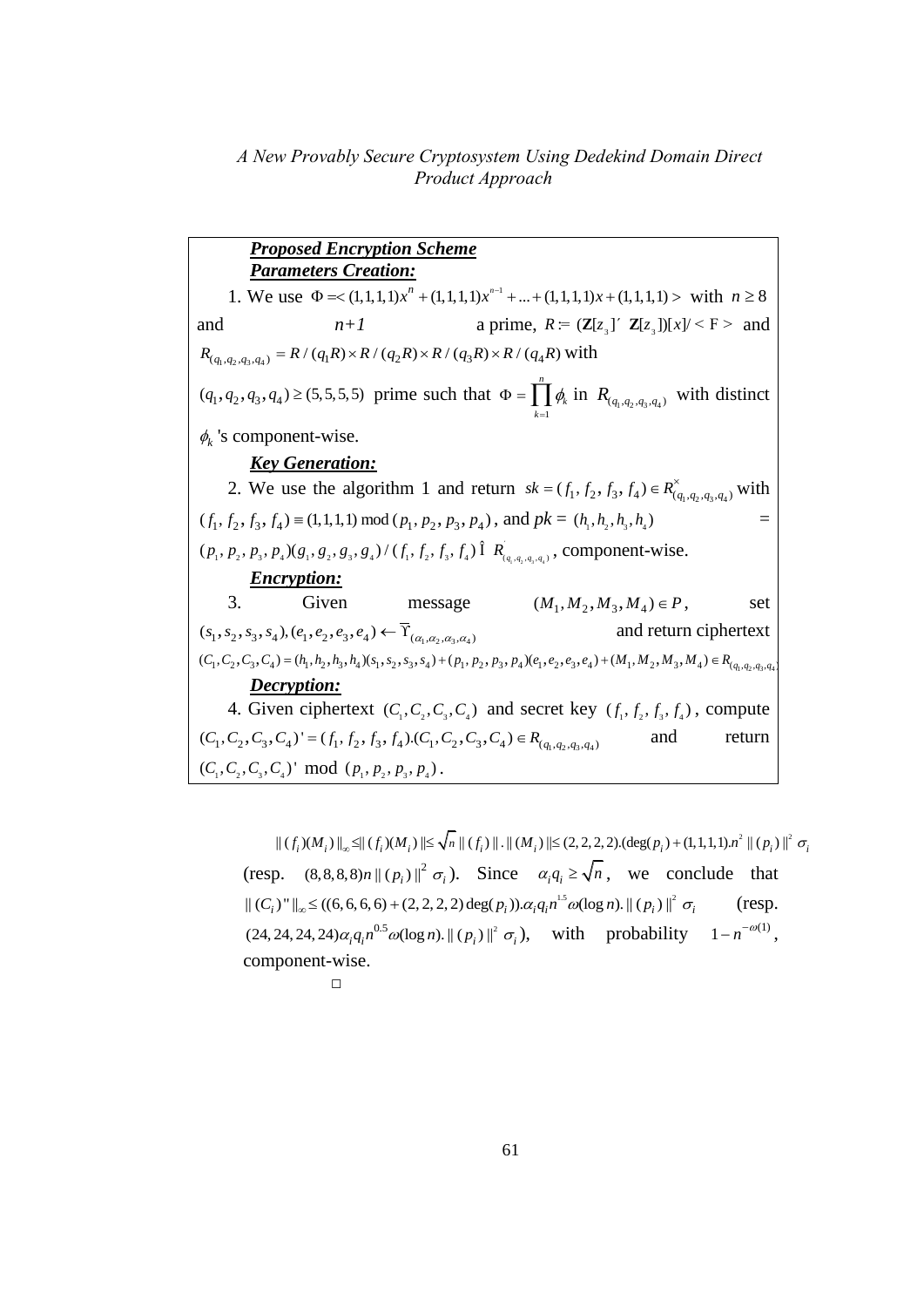#### **5.2. Security**

The security of the proposed cryptosystem follows by an elementary reduction from the decisional  $R-LWE_{HNF++}^{\times}$ , exploiting the uniformity of the public key in  $R^{\times}_{(q_1,q_2,q_3,q_4)}$  (adaptation of Theorem 3 in [14]), and the invertibility of  $(p_1, p_2, p_3, p_4)$  in  $R_{(q_1, q_2, q_3, q_4)}$ .

**Lemma 5.2** [adapted from 7]**.** *Suppose n+1 is a prime such that*  1 **Lemma 5.2** [adapted from 7]. *Suppose*  $n+1$  *is a prime such that*  $\Phi$  = < (1,1,1,1) $x^n$  + (1,1,1,1) $x^{n-1}$  + ... + (1,1,1,1) $x$  + (1,1,1,1) > *splits into n linear factors modulo prime*  $q_i = \omega(1)$ . Let  $\sigma_i \geq (2, 2, 2, 2)n \sqrt{\ln(8nq_i)} \cdot q_i^{((12,1/2,1/2,1/2)+\epsilon_i)}$  $\sum_{i} \ge (2, 2, 2, 2) n \sqrt{\ln(8nq_i)} \cdot q_i$  $\sigma_i \geq (2,2,2,2)n \sqrt{\ln(8nq_i)} \cdot q_i^{(1/2,1/2,1/2,1/2)+\varepsilon}$ *and*   $\begin{aligned} \n\varphi \sim (1,1,1,1)x + (1,1,1,1)x + ... + (1,1,1,1)x + (1,1,1,1) \geq sptits \quad \text{and} \\ \n\text{modulo} \quad & \text{prime} \quad q_i = \omega(1). \quad \text{Let} \quad \sigma_i \geq (2,2,2,2)\n\sqrt{\ln(8nq_i)} \cdot q_i^{(1)} \cdot \frac{1}{\sqrt{2}} \cdot \frac{1}{\sqrt{2}} \cdot \frac{1}{\sqrt{2}} \cdot \frac{1}{\sqrt{2}} \cdot \frac{1}{\sqrt{2}} \cdot \frac{1}{\sqrt{2}} \cdot \frac{1}{\sqrt{2$  $\alpha_{q_1,q_2,q_3,q_4}^{\prime}$ . If there exists *an IND-CPA attack against the proposed cryptosystem that runs in time T and has success probability*  $(1/2,1/2,1/2,1/2) + \delta$ <sub>*i*</sub> with parameters  $\alpha$ *i* and  $q$ <sup>*i*</sup>, then *there exists an algorithm solving*  $R$  –  $LWE_{HNF++}^{\times}$  *that runs in time*  $T' = T + O(n)$ *and has success probability*  $\delta_i$ <sup>*'*</sup> =  $\delta_i$  –  $q_i^{-\Omega(n)}$ .

**Proof.** Let *A* denote the given IND-CPA attack algorithm. We construct an algorithm *B* against  $R - LWE_{HNF++}^*$  that runs as follows, given oracle *O* that samples from either  $U(R_{q_i}^{\times} \times R_{q_i})$  or  $A_{s_i,\psi_i}^{\times}$  for some previously chosen  $s_i \leftarrow \psi_i$  and  $\psi_i \leftarrow \overline{Y}_{\alpha_i}$ . Algorithm *B* first calls *O* to get a sample  $((h_i)', (C_i)')$  from  $R_{q_i}^{\times} \times R_{q_i}$ . Then, algorithm *B* runs *A* with public key  $(h_i) = (p_i) \cdot (h_i)' \in R_{q_i}$ . When *A* outputs challenge messages  $(M_{0i}), (M_{1i}) \in P$ , algorithm *B* picks  $b \leftarrow U(\{0,1\})$ , computes the challenge ciphertext  $(C_i) = (p_i) \cdot (C_i)^+ \cdot (M_{bi}) \in R_{q_i}$ , and returns  $(C_i)$  to *A*. Eventually, when *A* outputs its guess *b'* for *b*, algorithm *B* outputs 1 if  $b' = b$  and 0 otherwise. The  $(h_i)'$  used by *B* is uniformly random in  $R_{q_i}^{\times}$  and therefore so is the public key  $(h_i)$  given to A, thanks to the invertibility of  $(p_i)$  modulo  $(q_i)$ . Thus, by Theorem 3 in [14], the public key given to *A* is within statistical distance  $q^{-\Omega(n)}$  of the public key distribution in the genuine attack, component-wise. Moreover, since  $(C_i)' = (h_i) . s_i + e_i$  with  $s_i, e_i \leftarrow \psi_i$ , the ciphertext  $(C_i)$  given to *A* has the right distribution as in the IND-CPA attack. Overall, if *O* outputs samples from  $A_{s_i,\psi_i}^{\times}$  then *A* succeeds and *B* returns 1 with probability  $\ge$  (1/2,1/2,1/2,1/2) +  $\delta_i - q_i^{-\Omega(n)}$ . Now, if *O* outputs samples from  $U(R_{q_i}^{\times} \times R_{q_i})$ , then, since  $p_i \in R_{q_i}^{\times}$ , the value of  $(p_i)(C_i)'$  and hence  $(C_i)$ , is uniformly random in  $R_{qi}$  and independent of *b*. It follows that *B* outputs 1 with probability 1/2, component-wise. The claimed advantage of *B* follows. □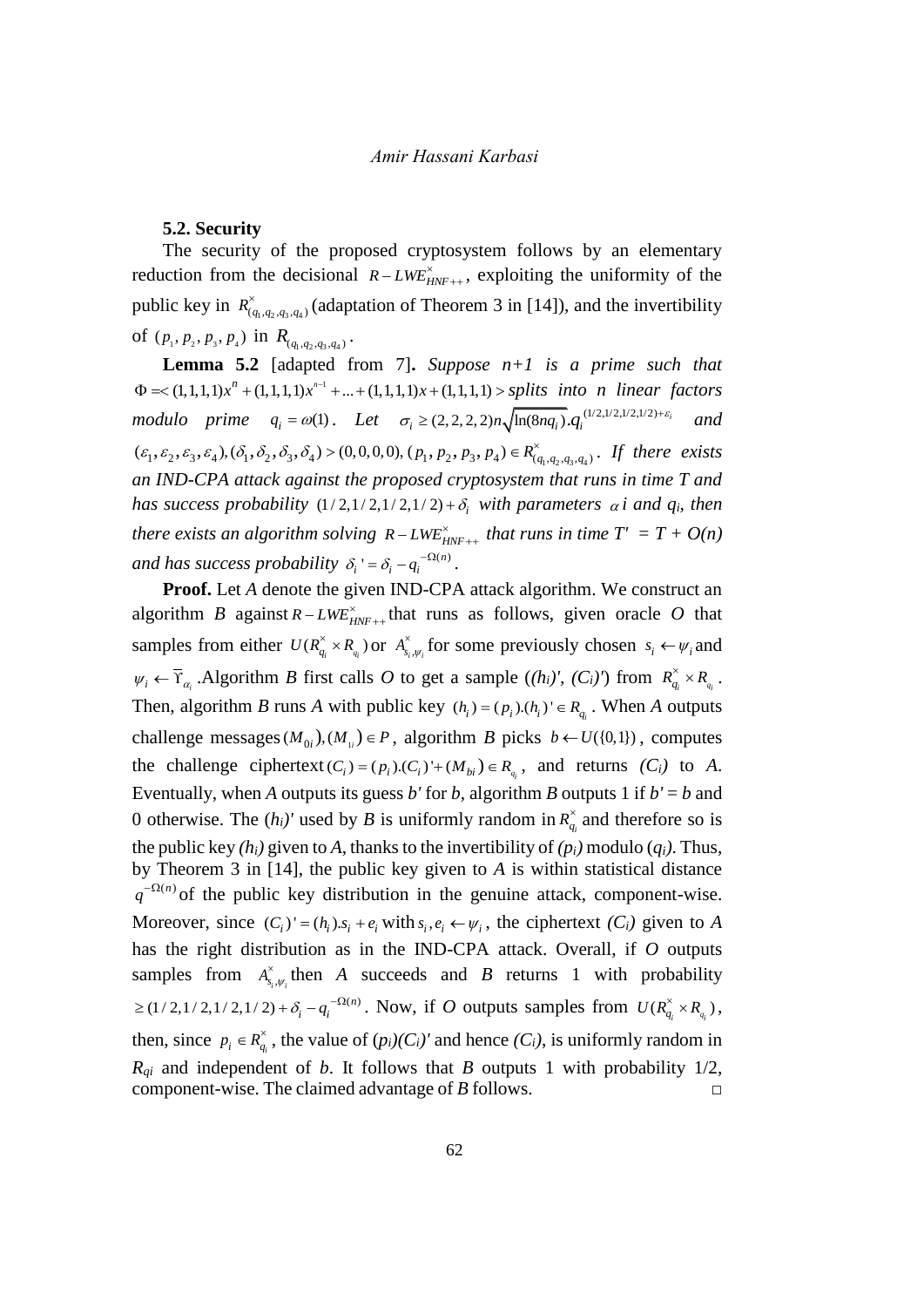By combining lemmata 3 and 4 (with adaptation of Theorem 1 in [14]) we obtain main result.

## **6. Conclusions**

In this paper, we provided a new cryptosystem that uses the properties of the ETRU cryptosystem and its structured lattice to achieve high efficiency by providing a provable security (CPA-secure) based on ideal lattices and a variant of R-LWE problem. Also we showed that each polynomial in brovable security (CPA-secure) based on ideal lattices and a variant of R-I<br>problem. Also we showed that each polynomial in<br> $R = (\mathbb{Z}[\zeta_3] \times \mathbb{Z}[\zeta_3])[x]/ < (1,1,1,1)x^n + (1,1,1,1)x^{n-1} + ... + (1,1,1,1)x + (1,1,1,1) >$  has its

1

coefficients of the form  $((a_i, b_i, z_i), (c_i, d_i, z_i))$  where  $a_i, b_i, c_i, d_i \in \mathbb{Z}$ , so we made both lemmata and theorems here for *ai's*, *bi's, ci's and di's* separately, that is, we reflected  $(C, C) \mathcal{Q}(R^2, R^2)$ . Hence, we could enhance the dimension of lattice 4-times without increasing *n*.

### **References**

[1] W. Diffie and M.E. Hellman, "*New directions in cryptography*," In IEEE Trans. On Information Theory, (1976), 22, 644-654.

[2] J. Hoffstein, J. Pipher, and J.H. Silverman, "*NTRU: a new high speed public-key cryptosystem*," Preprint; presented at the rump session of Crypto (1996).

[3] D. Coppersmith and A. Shamir, "*Lattice attacks on NTRU*," In Fumy, W. (ed.) EUROCRYPT, LNCS, (1997), 1233, 52–61.

[4] J. Hoffstein, J. Pipher, and J.H. Silverman, "*NTRU: A ring-based publickey cryptosystem*," In Buhler, J.P. (ed.) ANTS, LNCS, (1998), 1423, 267–288.

[5] IEEE P1363. Standard specifications for public-key cryptography, http://grouper.ieee.org/groups/1363/

[6] R.A. Perlner and D.A. Cooper, "*Quantum resistant public-key cryptography: a survey*," In Proc. of IDtrust, ACM, New York, (2009), 85–93.

[7] K. Jarvis and M. Nevins, "*ETRU: NTRU over the Eisenstein Integers*," Designs, Codes and Cryptography, DOI: 10. 1007/s10623-013-9850-3, (2013).

[8] M. Ajtai and C. Dwork, "*A public-key cryptosystem with worstcase/average-case equivalence*," In Proceedings of STOC, ACM, (1997), 284- 293.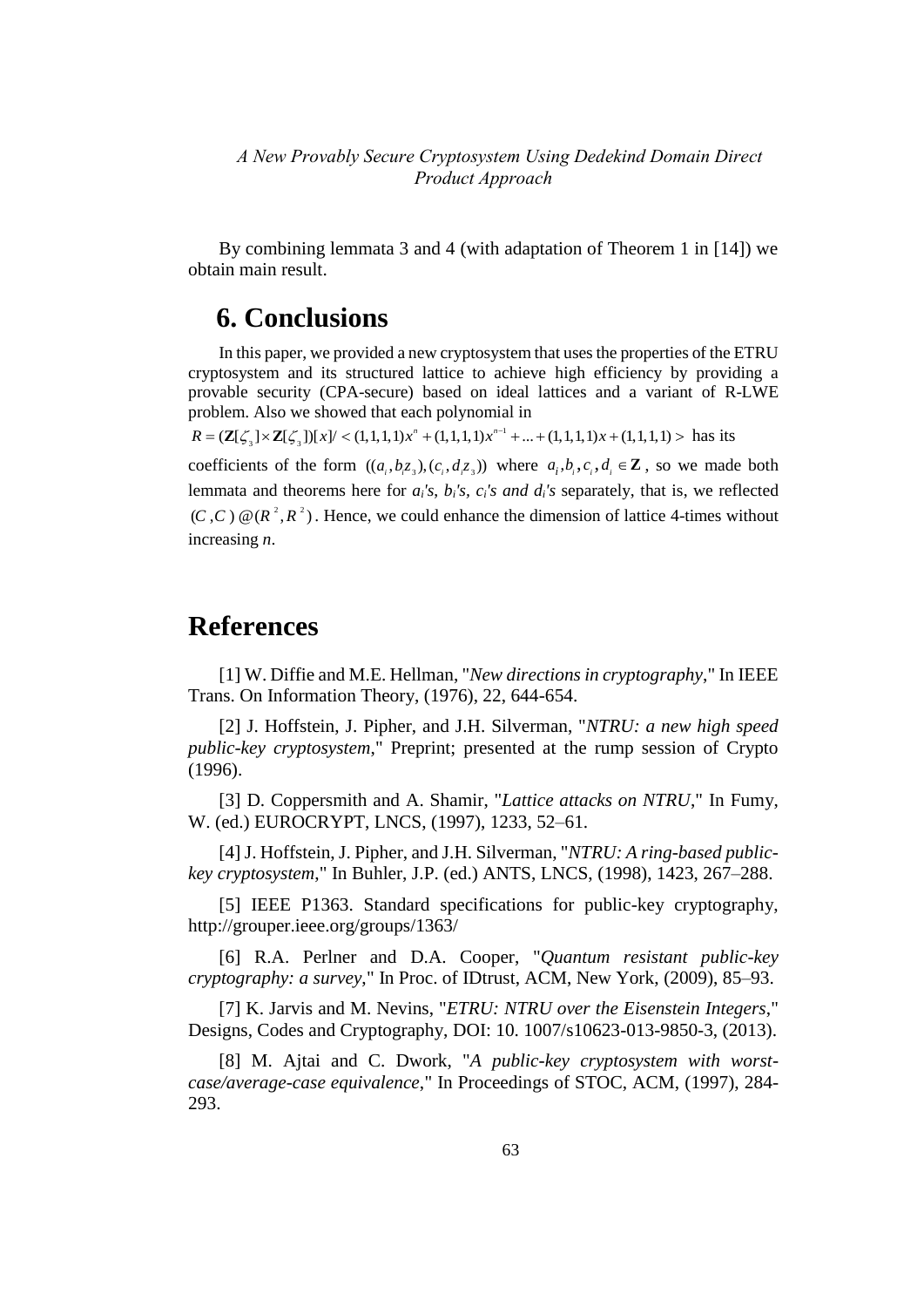[9] V. Lyubashevsky and D. Micciancio, "*On bounded distance decoding, unique shortest vectors, and the minimum distance problem*," In Proceedings of Crypto, (2009), 5677, 450-461.

[10] D. Micciancio, "*Generalized compact knapsacks, cyclic lattices, and efficient oneway functions*," Computational Complexity, (2007), 16, 4, 365-411.

[11] V. Lyubashevsky and D. Micciancio, "*Generalized compact knapsacks are collision resistant*," In Proceedings of ICALP, (2006), 4052, 144-155.

[12] C. Peikert and A. Rosen, "*Efficient collision-resistant hashing from worst-case assumptions on cyclic lattices*," In Proceedings of TCC, (2006), 145- 166.

[13] O. Regev, "*On lattices, learning with errors, random linear codes, and cryptography*," Journal of ACM, (2009), 56, 6.

[14] D. Stehle and R. Steinfeld, "*Making NTRU as Secure as Worst-Case Problems over Ideal Lattices*," In Eurocrypt, (2011), 6632, 27-47.

[15] M. Nevins, C. Karimianpour, and A. Miri, "*NTRU over rings beyond Z*," Des. Codes Cryptogr., (2010), 56, 1, 65–78.

[16] V. Lyubashevsky, C. Peikert, and O. Regev, "*On ideal lattices and learning with errors over rings*," In Gilbert, H. (ed.) EUROCRYPT, (2010), 6110, 1–23.

[17] C. Gentry, "*Fully homomorphic encryption using ideal lattices*," In Proc. of STOC, (2009), 169–178.

[18] V. Lyubashevsky, C. Peikert, and O. Regev, "*On ideal lattices and learning with errors over rings*," Draft version, dated 01/02/2011.

[19] P. Garrett, "*Abstract Algebra*," University of Minnesota, (2007), 211- 217.

[20] R.E. Atani, S.E. Atani, and A.H. Karbasi, "*EEH: A GGH-Like Public Key Cryptosystem Over The Eisenstein Integers Using Polynomial Representation*," The ISC International Journal of Information Security (IseCure), (2015), 7, 2, 115-126.

[21] A.H. Karbasi and R.E. Atani, "*ILTRU: An NTRU-Like Public Key Cryptosystem Over Ideal Lattices*," IACR Cryptology ePrint Archive, (2015), 549.

[22] A.H. Karbasi and R.E. Atani, "*PSTRU: A provably secure variant of NTRUEncrypt over extended ideal lattices*," The 2nd National Industrial Mathematics Conference, Tabriz, Iran, (2015).